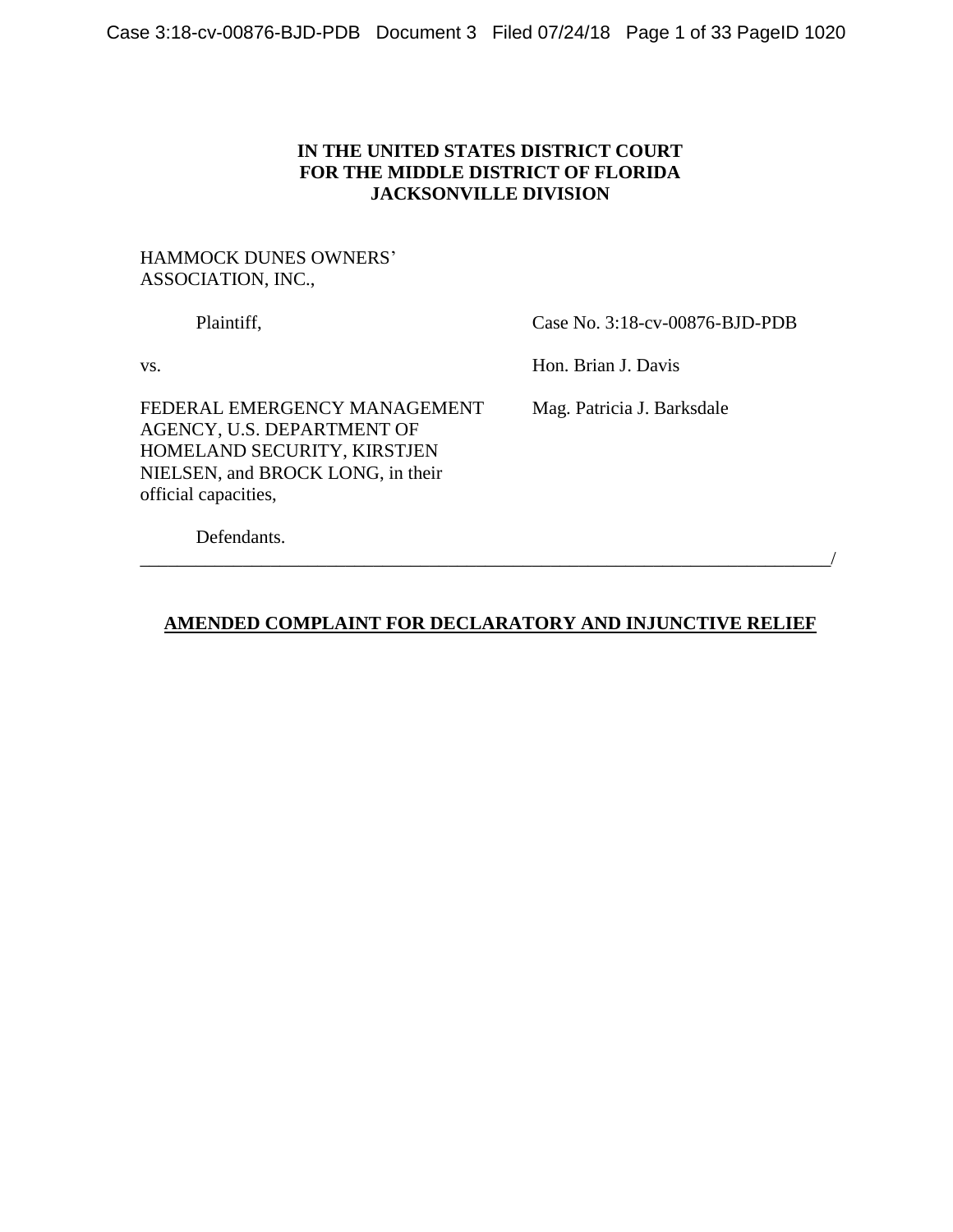#### **PRELIMINARY STATEMENT**

1. On October 7, 2016, Hurricane Matthew caused significant damage and breaches to, among other areas, 2.34 miles of engineered and maintained public beach and dunes ("Facility" or "Flood Protection Facility") that are owned and maintained by the Hammock Dunes Owners' Association ("Plaintiff").

2. The Facility works in tandem with Flagler County's adjoining dunes and beach to function as Flagler County's flood protection system.

3. Under the Robert T. Stafford Disaster Relief and Emergency Assistance Act, 42 U.S.C. 5121 *et seq*. (the "Stafford Act") and its pertinent regulations, Federal Emergency Management Act ("FEMA") personnel carrying out federal major disaster or emergency assistance functions, including the distribution of supplies, the processing of the applications, and other relief and assistance activities, shall perform their work in an equitable and impartial manner.

4. As FEMA's own website explains, the purpose of the Public Assistance ("PA") Program is to help communities recover from major disasters and encourage protection against such disasters in the future.

5. FEMA's own publications further recognize the federal government's commitment to "protecting people and property" from flooding; that flood control is "a national priority"; and that flood protection is a "vital benefit."

6. However, with respect to Plaintiff and the hundreds of homes, utilities, and other critical structures that are protected by its Facility, FEMA has abandoned its nondiscretionary duties by discriminating against Plaintiff and denying Plaintiff's eligibility to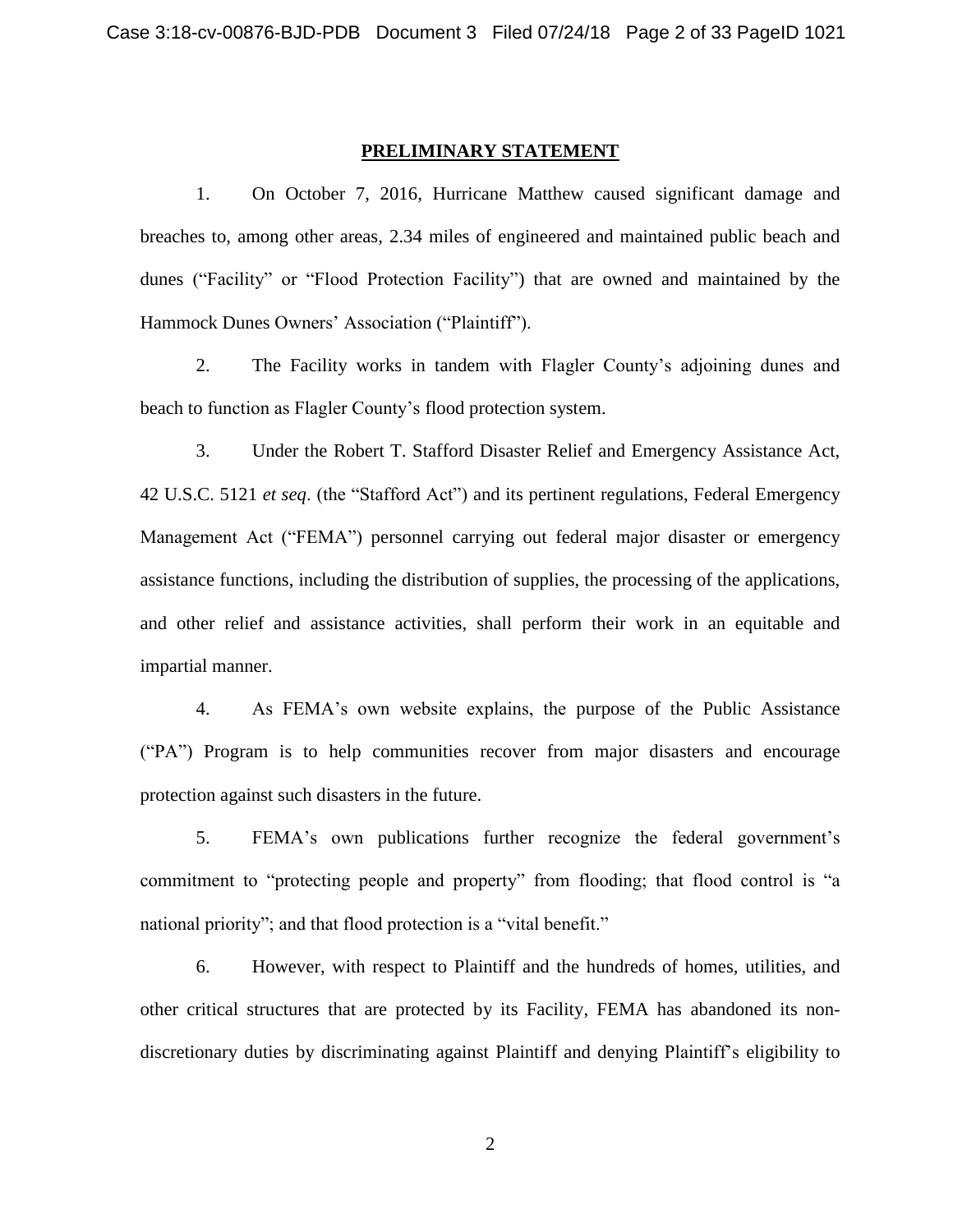apply for PA funding without any rational basis based on unwritten rules that change FEMA's regulations without following the proper notice and comment procedures.

### **JURISDICTION AND VENUE**

7. This Court has jurisdiction over this matter pursuant to 28 U.S.C. §§ 1331, 1361, and 5 U.S.C. §§ 701, *et seq*.

8. Venue of this action is proper in this Court pursuant to 28 U.S.C. § 1391(a) in that Plaintiff's claims arose within Flagler County, Florida.

#### **BASIS FOR RELIEF**

9. This action and the relief requested are authorized under 28 U.S.C. § 1361, 28 U.S.C. § 2201, 28 U.S.C. § 2202, 28 U.S.C. § 2412(b), 42 U.S.C. §§ 5151, 5165c, 5 U.S.C. §§ 701, *et seq*. and the federal regulations promulgated thereunder, and the Due Process Clause of the Fifth Amendment of the United States Constitution.

### **PARTIES**

10. Hammock Dunes is a planned community located on approximately 2,258 acres in the unincorporated area of Flagler County.

11. Hammock Dunes Owners' Association, Inc. ("Plaintiff") is a private nonprofit organization ("PNP"), as that term is defined in FEMA's regulations.

12. Plaintiff is the homeowners' association for Hammock Dunes, organized under Chapter 720, Florida Statutes, to operate, administer, manage, and maintain the community known as Hammock Dunes.

13. Plaintiff owns and is legally responsible for maintaining and repairing an engineered berm, dunes and beach (the "Facility").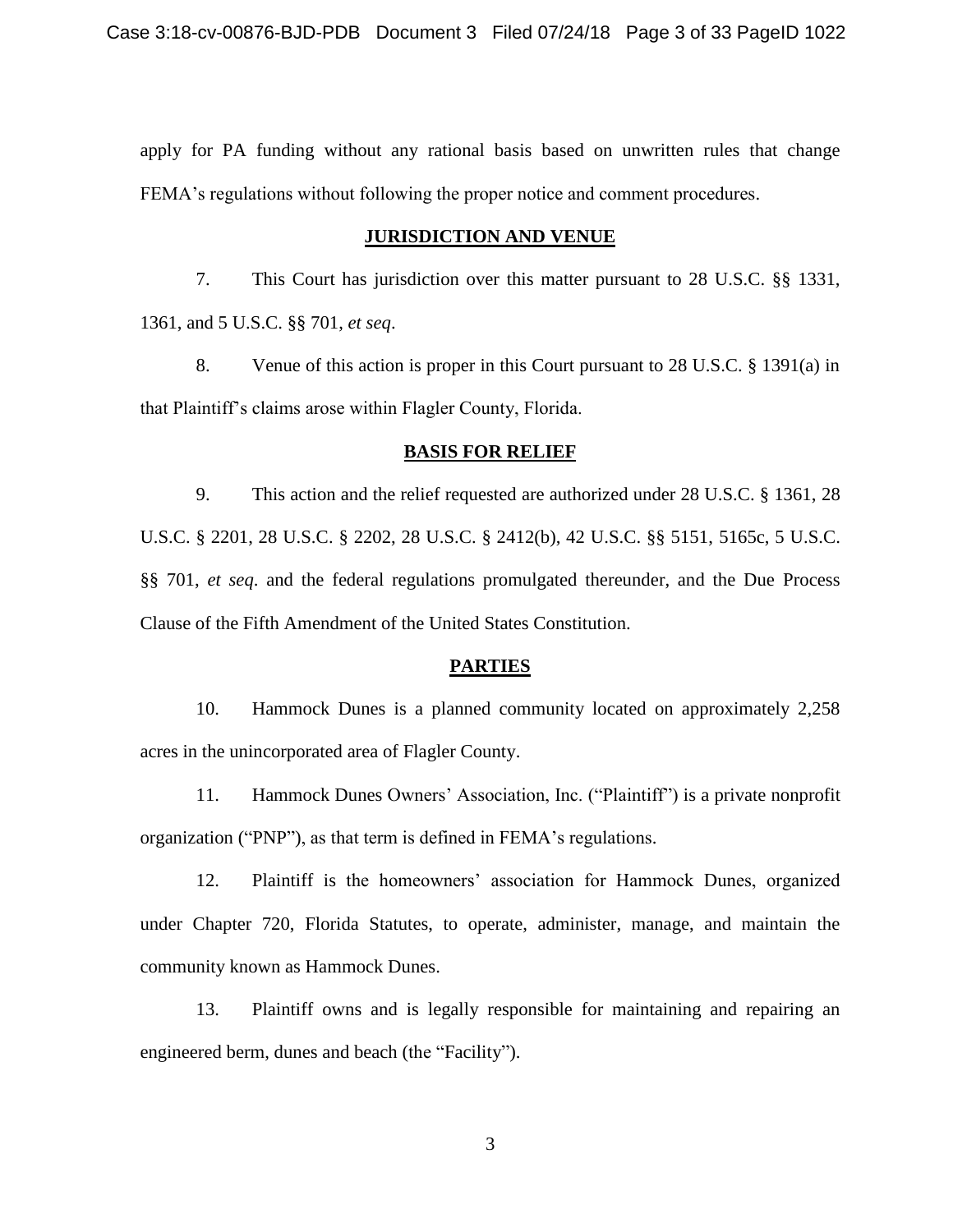14. Plaintiff's Facility, together with Flagler County's adjoining berm, dunes and beach, function as Flagler County's flood protection system.

15. Hammock Dunes is a Development of Regional Impact ("DRI") under Florida law.

16. Section 380.06, Florida Statutes, defines a DRI as "any development that, because of its character, magnitude or location, would have a substantial effect upon the health, safety or welfare of citizens of more than one county."

17. Pursuant to Article III of the Declaration of Protective Covenants, Conditions, and Restrictions for Hammock Dunes, Plaintiff is required to comply with the requirements of Flagler County's Resolution establishing the DRI, and is accordingly responsible for owning, maintaining, repairing, and replacing the Facility, in perpetuity.

18. Plaintiff maintains the Facility through sand restoration, sand fencing, plantings, environmental based fertilization, coordinated new house construction (to maintain the inland strength of the Facility), and re-engineering of the Facility based on changing beach and near shore conditions.

19. Plaintiff and the County are in a unique relationship in which Plaintiff works as a partner or instrumentality of the County, and maintains the Facility as directed by the County through the DRI, as amended.

20. The Federal Emergency Management Agency ("FEMA") is the federal agency designated by the President to administer the Public Assistance ("PA") Program in accordance with the provisions of the Stafford Act and the relevant lawfully promulgated federal regulations.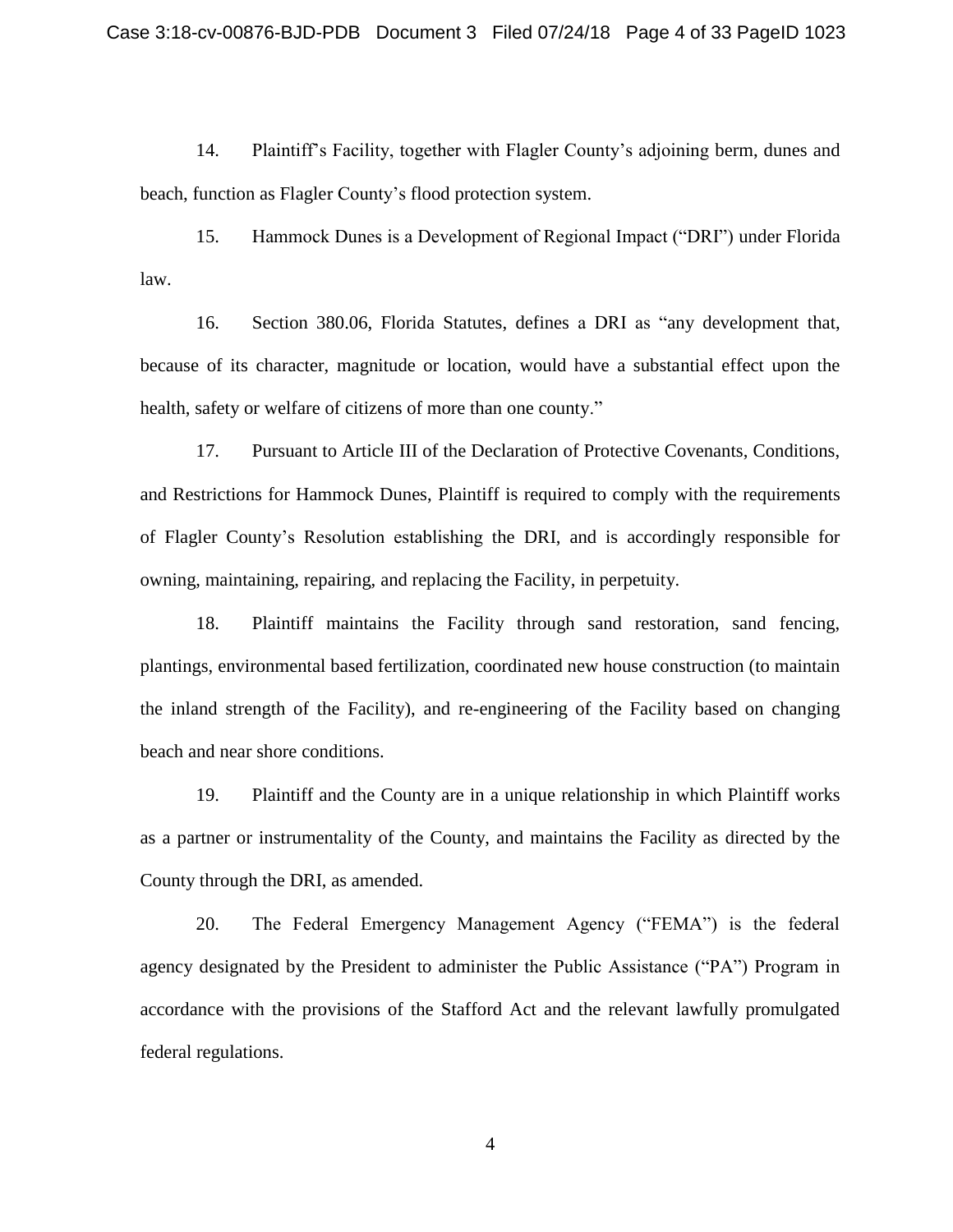21. As an agency of the federal government, FEMA's actions are directed and carried out by other agencies and individuals. When used in this Complaint, the term "FEMA" shall be understood to refer not only to that agency, but to the Defendants below as well.

22. Defendant Department of Homeland Security ("DHS") has responsibility for numerous formerly separate agencies, including FEMA, which are now subsumed within DHS's Emergency Preparedness and Response branch.

23. Defendant Kirstjen Nielsen is the Secretary of the DHS, and is named only in her official capacity.

24. Defendant Brock Long is the Director of FEMA, and is named only in his official capacity.

### **STATEMENT OF FACTS**

### **I. The FEMA Public Assistance Program.**

25. FEMA's PA Program provides federal assistance to government organizations and PNP organizations following a Presidential disaster declaration.

26. The PA Program is administered through a coordinated effort between FEMA, the State (or "grantee"), and the applicants (or "subgrantees") (*i.e*., the local governments and PNP organizations that apply for PA grants).

27. 44 C.F.R. § 206.221(f) defines "private nonprofit organization" ("PNP") as: "any nongovernmental agency or entity that currently has" either: (1) "an effective ruling letter from the U.S. Internal Revenue Service [IRS], granting tax exemption under sections 501(c), (d), or (e) of the Internal Revenue Code"; or (2) sufficient evidence "that the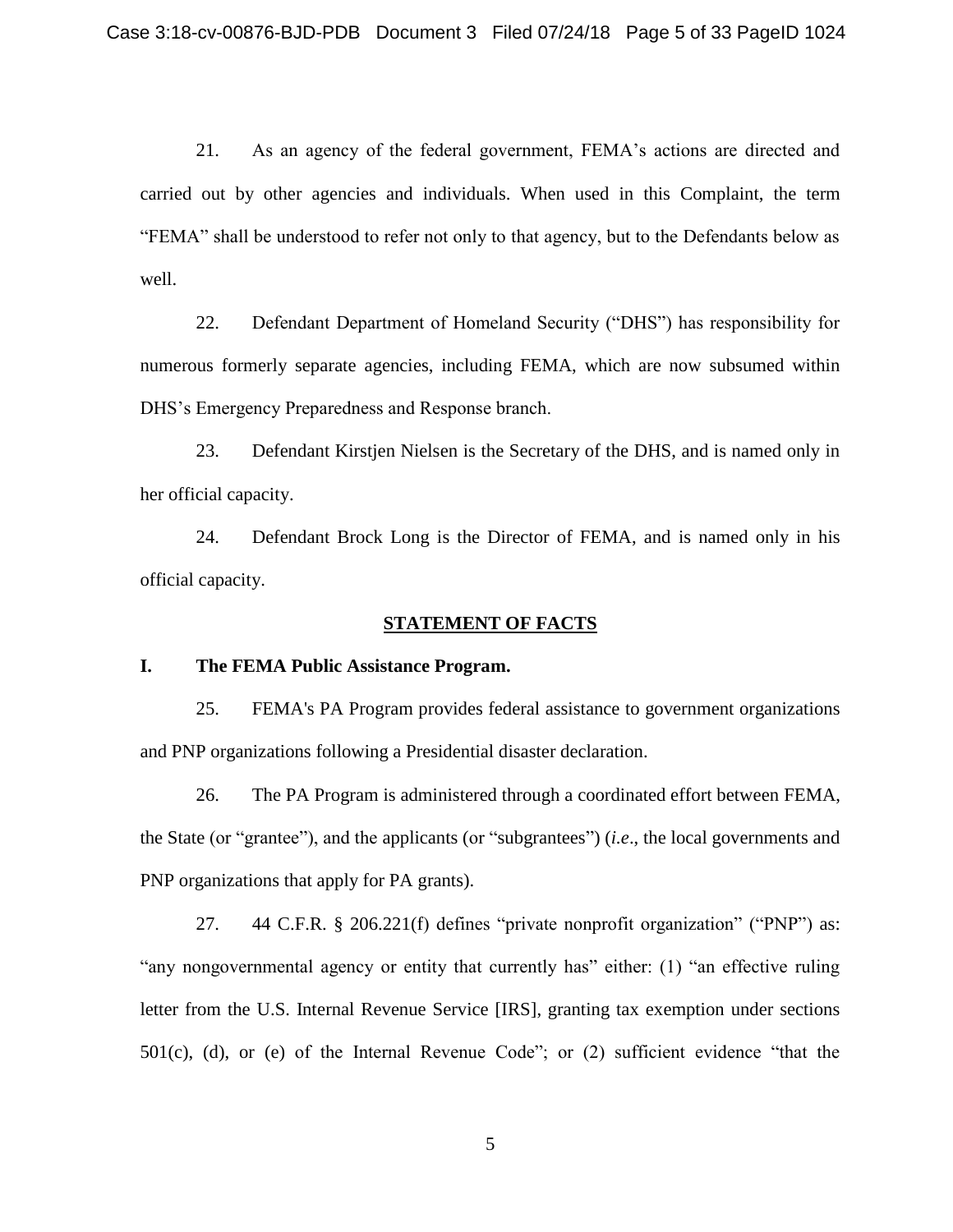nonrevenue producing organization or entity is a nonprofit one organized or doing business under State law."

28. FEMA confirmed that Plaintiff is a PNP on multiple occasions, both verbally and in writing when determining the appeals referenced below.

29.  $44 \text{ C.F.R. }$  \$ 206.221(e) defines "private nonprofit facility" as "any ... facility" providing essential governmental type services to the general public . . . ." 44 C.F.R. §  $206.222(e)(7)$  also states that "[o]ther essential governmental service facility means . . . facilities which provide health and safety services of a governmental nature. All such facilities must be open to the general public."

30. 44 C.F.R. § 206.222(b) provides that PNPs that "own or operate a private nonprofit facility as defined in 44 C.F.R. § 206.221(e)" (see above definition) "*are eligible* to apply for assistance under the State public assistance grant." (Emphasis added.)

31. Under the Stafford Act, 42 U.S.C. § 5122(10), eligible "public facilities" are defined as including "[a]ny flood control, navigation, irrigation, reclamation, public power, sewage treatment and collection, water supply and distribution, watershed development, or airport facility."

32. Under the Stafford Act, 42 U.S.C. §5165c(a)(1), FEMA must "provide notice and opportunity for comment before adopting any new or modified policy that (A) governs implementation of the [PA Program]; and (B) could result in a significant reduction of assistance under the [PA Program]."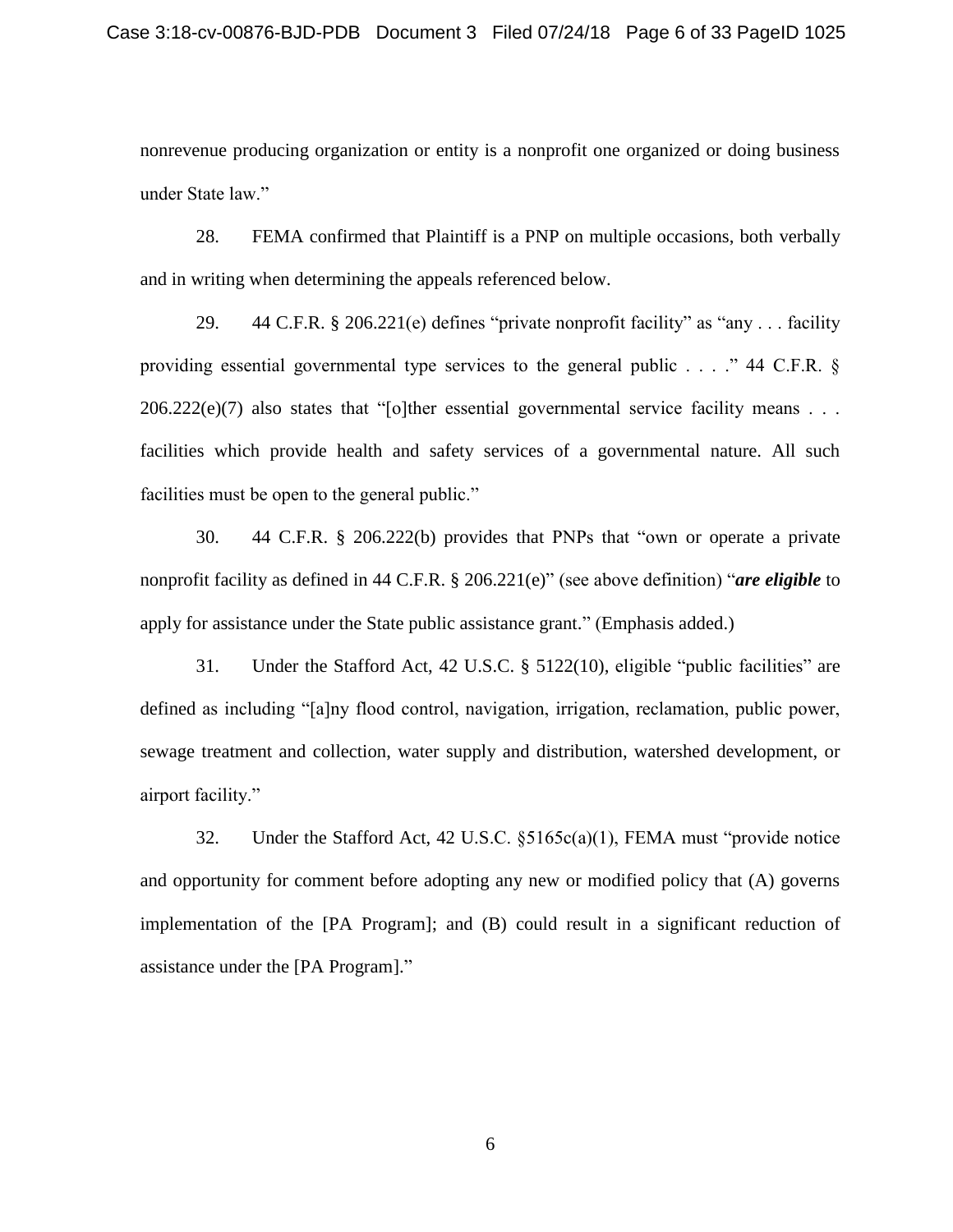33. Under the Stafford Act, 42 U.S.C. § 5165c(a)(2), "[a]ny policy adopted under paragraph (1) shall apply only to a major disaster or emergency declared on or after the date on which the policy is adopted."

34. Therefore, under 42 U.S.C. § 5165c, with respect to applicants seeking relief based on a particular major disaster or emergency, FEMA cannot rely on a policy that was not already published for public notice and comment before the declaration of the major disaster or emergency in question.

35. 42 U.S.C. § 5151(a) of the Stafford Act provides: "The President shall issue, and may alter and amend, such regulations as may be necessary for the guidance of personnel carrying out Federal assistance functions at the site of a major disaster or emergency. Such regulations shall include provisions for insuring that the distribution of supplies, the processing of applications, and other relief and assistance activities shall be accomplished *in an equitable and impartial manner*, without discrimination on the grounds of race, color, religion, nationality, sex, age, disability, English proficiency, or economic status." (Emphasis added.)

36. 44 C.F.R. § 206.11(b) largely mirrors the language of 42 U.S.C. § 5151(a), providing: "All personnel carrying out Federal major disaster or emergency assistance functions, including the distribution of supplies, the processing of applications, and other relief and assistance activities, shall perform their work *in an equitable and impartial manner*, without discrimination on the grounds of race, color, religion, nationality, sex, age, or economic status." (Emphasis added.)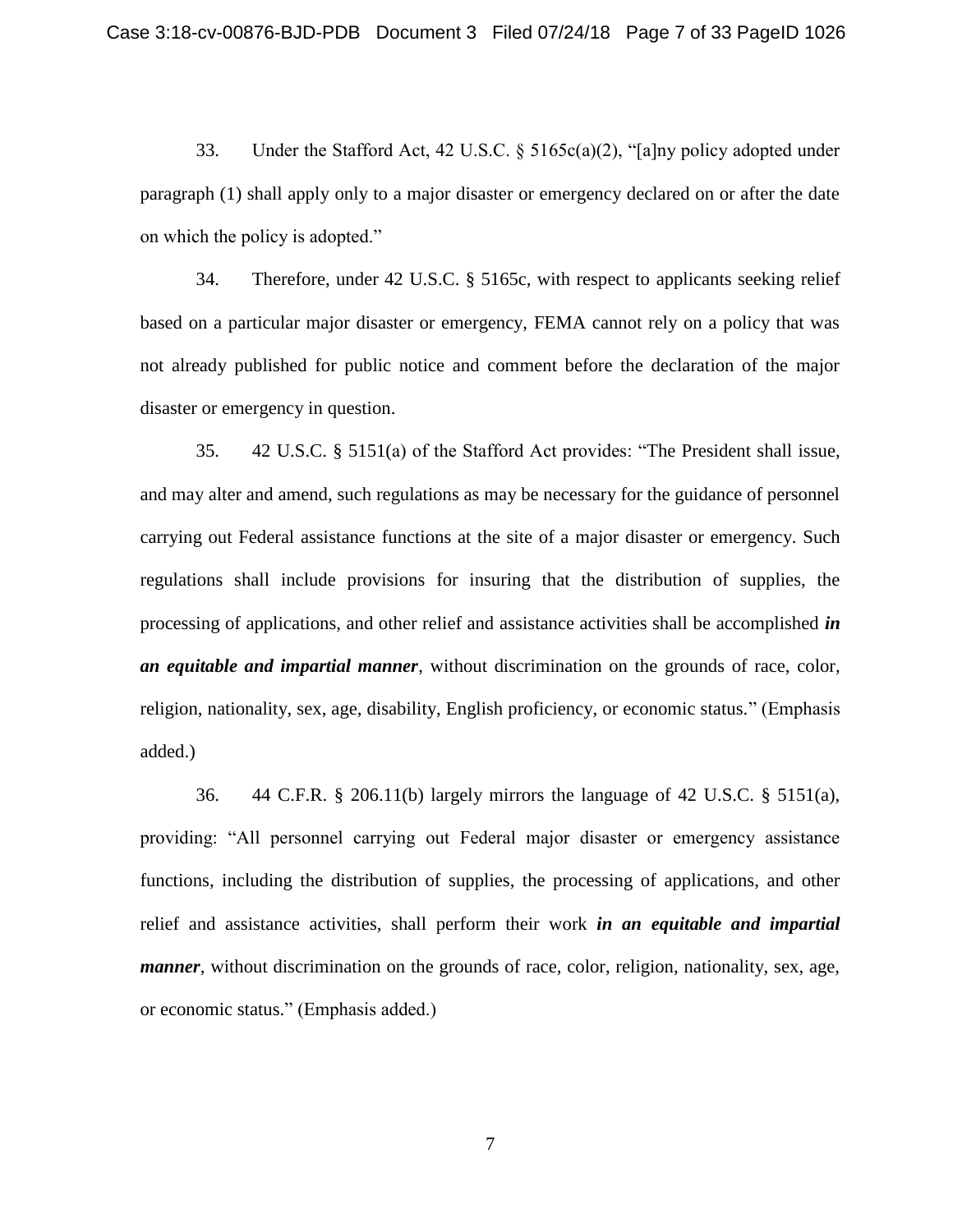#### **II. Hurricane Matthew and Procedural Background**

37. On October 7, 2016, Hurricane Matthew caused significant damage to the entire coastline of Flagler County, including the 2.34 miles of engineered and maintained public beach, berm, and dunes that comprise the Plaintiff's Facility in question, as well as the surrounding areas.

38. During the hurricane, much of Plaintiff's Facility was lost, estimated at over 15.5 cubic yards per linear foot, requiring Plaintiff to fund and conduct emergency restoration of approximately 6 cubic yards per linear foot of emergency protective berm for most of the Facility prior to the 2017 hurricane season.

39. All six (6) miles north of the Facility had dune breaches and different degrees of flooding.

40. Ocean water flooded the Dunes Community Development District ("DCDD") utility system just one mile north of the Facility.

41. All ten (10) miles south of the Facility had severe dune erosion, and there was severe damage to State Route A1A, an emergency evacuation route, that kept it closed for over one month.

42. On October 4, 2016, the Chair of the Flagler County Board of Commissioners signed a Declaration of a Local State of Emergency, and the County Board of Commissioners has continuously extended the Local State of Emergency to the present.

43. On January 8, 2018, Flagler County identified the damaged dune system of the entire coastline of the County, including Plaintiff's Facility, as the primary reason the County continues to declare a State of Local Emergency to this date.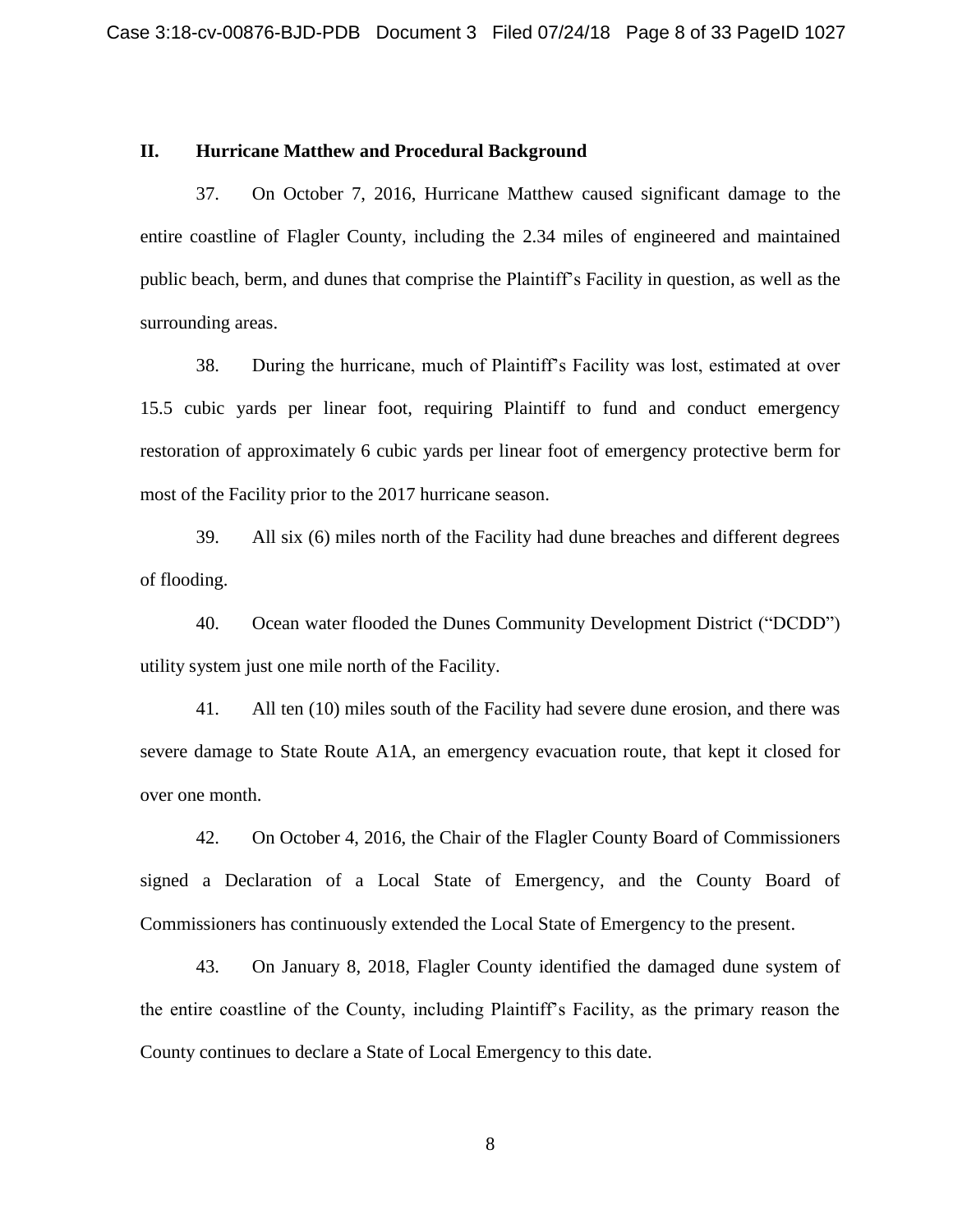44. On October 8, 2016, the President declared a major disaster for the State of Florida under the Stafford Act.

45. The declaration authorized FEMA to provide various assistance measures to entities and individuals in certain counties within the State of Florida, including Flagler County.

46. On November 17, 2016, Plaintiff timely filed a Request for Public Assistance (the "Request") with FEMA.

47. Plaintiff is a not for profit organization under the laws of the State of Florida, and submitted documentation to FEMA as part of its Request verifying its registered status as such with the State Division of Corporations.

48. On December 7, 2016, Plaintiff's representatives met with Raymond Mason, the FEMA Public Assistance Crew Leader ("PACL").

49. The following day, the Florida Department of Emergency Management ("FDEM") notified Plaintiff that its eligibility was confirmed by FEMA, and that a funding agreement with the State (the "Funding Agreement") was ready for the Plaintiff's signature. See Exhibit A.

50. On December 15, 2016, Plaintiff submitted its application for a U.S. Small Business Administration ("SBA") Disaster Loan.

51. The Funding Agreement was executed by Plaintiff and FDEM as of January 11, 2017.

52. The Funding Agreement, which serves as a contract between Plaintiff and FDEM, details both parties' understanding that FEMA had determined Plaintiff to be eligible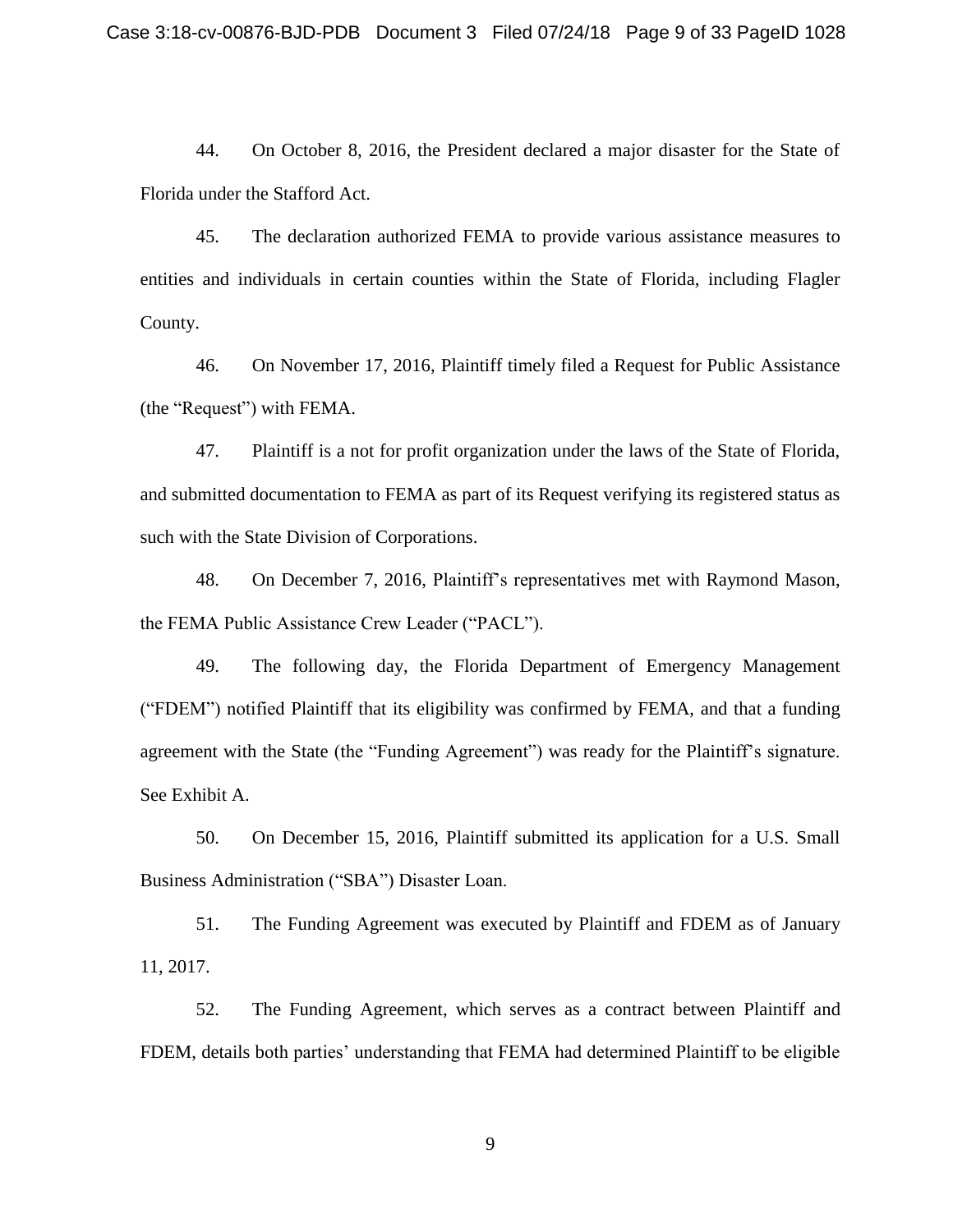to apply for PA funding, and that the necessary work to restore the Facility would be funded as determined by forthcoming project worksheets.

53. As Plaintiff's eligibility to apply for PA funding had been confirmed, the PACL informed Plaintiff that the project worksheets were being addressed and would be ready within a matter of weeks.

54. After the December 7, 2016 meeting with the PACL and in reliance on the Funding Agreement, Plaintiff prepared three Request for Proposals ("RFPs") for the Emergency Work Dunes Restoration Project ("Dunes Restoration Project").

55. Pursuant to FEMA's procurement guidelines, three RFPs (for the replacement of the sand, for the dunes plantings, and for the dunes walkovers) were prepared, publicly published, and bids were received and reviewed.

56. On January 11, 2017, Plaintiff's representatives had another meeting with the PACL to discuss the preparation of, and information needed for, the project worksheets.

57. Over the following several weeks, Plaintiff worked diligently to organize all invoices and other documentation of its disaster-related expenses, and also prepared estimates of expenses for work that still needed to be done.

58. Plaintiff submitted all of this documentation to the PACL, on January 13, 2017.

59. On January 17, 2017, Plaintiff submitted the RFP for the Dunes Restoration Project which detailed the damage the Facility suffered and the scope of work for the emergency repairs.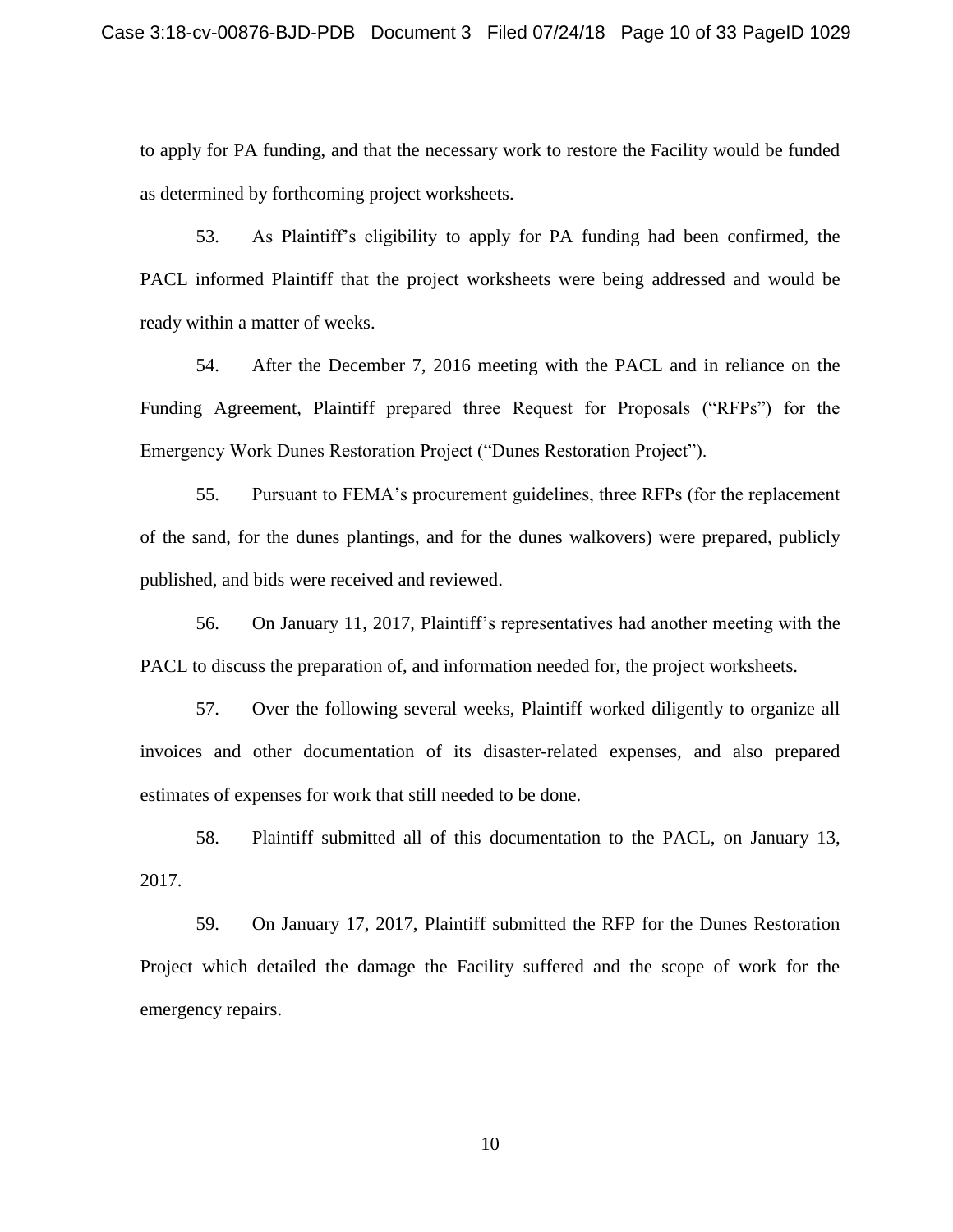60. On February 3, 2017, Plaintiff submitted, to the PACL and to the FDEM consultant, its revised spreadsheets of the Hammock Dunes Disaster Damage Report and Cost Estimates, by categories.

61. Plaintiff secured financing and contracted for the repair of the Facility, and on February 26, 2017, work commenced to repair the Facility.

62. During this process, Plaintiff's counsel had numerous conversations with the PACL and FDEM regarding the procurement process and the necessary documentation for the project worksheets.

63. Plaintiff was also informed that it would be meeting with FEMA's environmental specialist, but despite at least three (3) requests for a meeting, none was ever granted.

64. On March 15, 2017, Plaintiff's counsel received a form email from FEMA-EMMIE@dhs.gov indicating that Plaintiff does not meet the definition of a public facility, critical facility, nor performs a critical function under the FEMA PA Program. See Exhibit B.

65. On March 23, 2017, Plaintiff received an official notice that FEMA had rescinded its initial confirmation of Plaintiff's eligibility to apply for PA funding. See Exhibit C.

66. The official notice was not particularly clear as to the claimed basis for FEMA's decision to rescind its initial confirmation of Plaintiff's eligibility to apply for PA funding, but the language cited in the outline attached to the notice suggested that FEMA believed the Facility to be recreational in nature.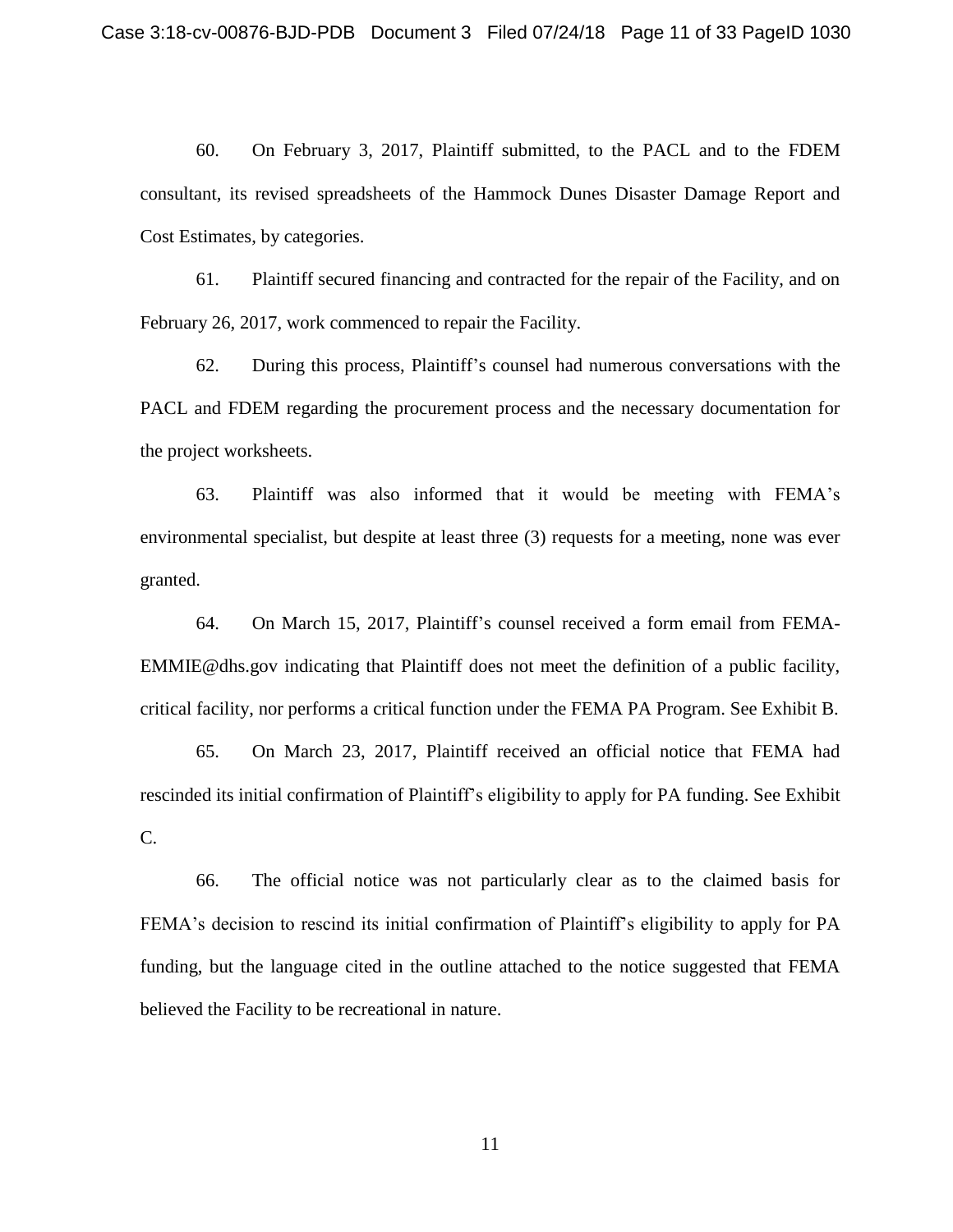67. The official notice also included information regarding the opportunity for a facilitated discussion with FEMA, and Plaintiff immediately contacted FEMA and FDEM to request a facilitated discussion.

68. In response to the rescission of FEMA's confirmation of Plaintiff's eligibility and upon request of a FEMA representative, on April 5, 2017, Plaintiff sent FEMA a letter clarifying that the Facility serves as part of a vital flood protection system, and therefore provides health and safety services of a governmental nature (and are not merely recreational). See Exhibit D.

69. The letter further requested that FEMA reinstate its initial eligibility determination or immediately schedule a facilitated discussion or mediation between the parties.

70. On April 12 and 13, 2017, Plaintiff's counsel spoke with Michael Robinson from the FEMA Field Office located in Jacksonville, Florida, concerning Plaintiff's request for a facilitated discussion or mediation between the parties.

71. On those calls, Mr. Robinson explained that FEMA follows an unwritten policy to automatically reject any Request for Public Assistance by a homeowners' association, without any analysis of whether the homeowners' association satisfies the eligibility criteria set forth in the Stafford Act and relevant regulations.

72. Mr. Robinson also informed Plaintiff's counsel that Plaintiff's request for a facilitated discussion would not be granted.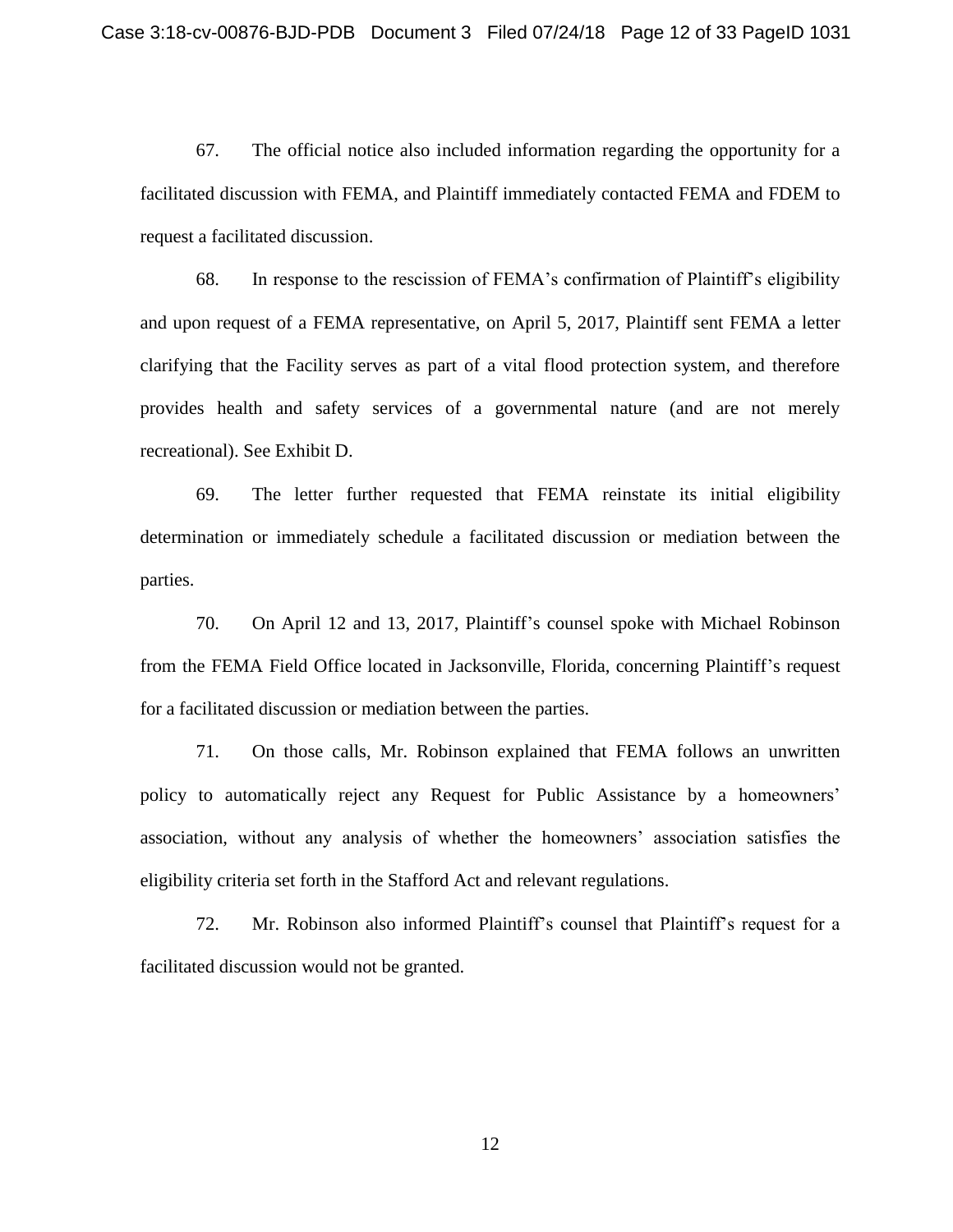73. In emails dated April 13, 2017 and April 17, 2017, Plaintiff's counsel requested that FEMA provide Plaintiff with the legal authority that provided the basis for rescinding its confirmation of Plaintiff's eligibility.

74. FEMA never responded to these requests.

75. On May 9, 2017, Plaintiff appealed FEMA's decision to rescind its initial confirmation of Plaintiff's eligibility. See Exhibit E.

76. The First Appeal Letter explained that Plaintiff was an eligible PNP which had adequately documented the Facility's eligibility to apply for PA funding as a facility that provides health and safety services of a governmental nature to the public and that is open to the public.

77. On May 12, 2017, Plaintiff participated in a Congressional meeting (conference call) with representatives from FEMA and FDEM.

78. On that call, FEMA representatives admitted that Plaintiff was a PNP, but argued that Plaintiff was not eligible because it was a "private community," a term that is not found anywhere in the Stafford Act or relevant legally promulgated federal regulation.

79. During the call, Plaintiff again requested a facilitated discussion or some form of alternative dispute resolution, but was again refused.

80. On July 6, 2017, FDEM Director submitted a letter to FEMA requesting that FEMA grant Plaintiff's appeal and reinstate its eligibility. See Exhibit F.

81. On October 12, 2017, FEMA sent Plaintiff a Request for Information ("RFI"). See Exhibit G.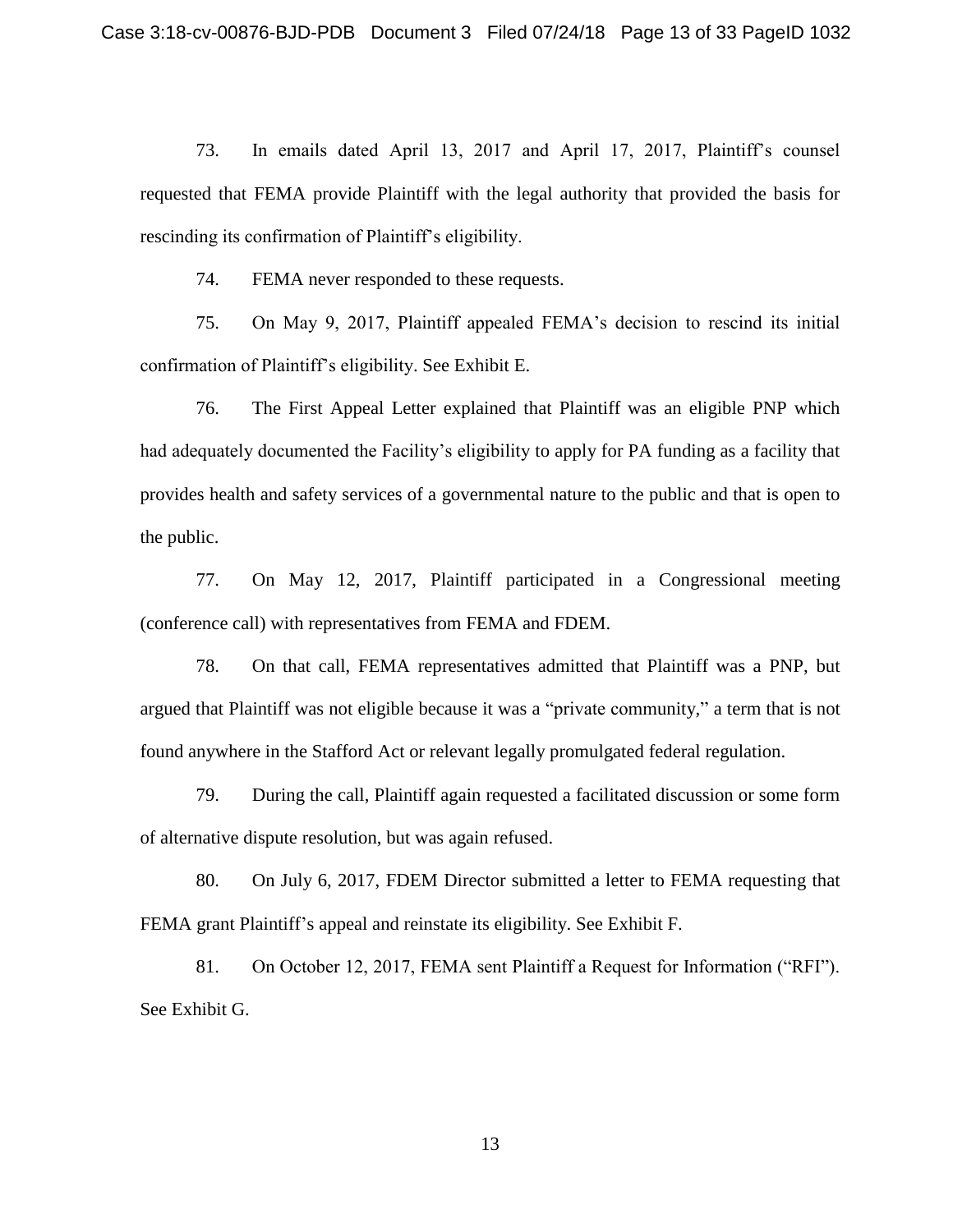82. Realizing that it could no longer argue the Facility served a recreational purpose, FEMA stated in the RFI that "the administrative record does not contain sufficient information documenting that the [Plaintiff] is legally obligated to directly protect public resources or provide critical services to the community."

83. FEMA further requested that the Plaintiff "provide documentation supporting that it owns and is legally responsible for maintaining the public resources (*i.e*., public utilities and structures, conservation areas and trails, and oceanfront natural experience site) documented within its appeal" as well as the SBA's response to Plaintiff's request for a disaster business loan.

84. On November 23, 2017, Plaintiff submitted its response to the RFI, explaining and providing documentation evidencing that Plaintiff owned and was legally obligated to maintain the Flood Protection Facility that protects the various public resources; that there is no legal requirement for Plaintiff to own the public resources protected by the Flood Protection Facility, and that its SBA loan application remained pending. See Exhibit H.

85. On December 5, 2017, FEMA denied Plaintiff's first appeal of FEMA's decision to rescind its initial eligibility determination (the "First Appeal Denial"). See Exhibit I.

86. In an effort to continue coming up with new ways to refuse Plaintiff's eligibility, FEMA stated in the First Appeal Denial that the appeal was denied because the Facility did not provide an essential governmental-type service.

87. To support this categorical exclusion of Plaintiff's facility, FEMA relied on a never-before-mentioned argument that the Facility provides "incidental" and not "direct"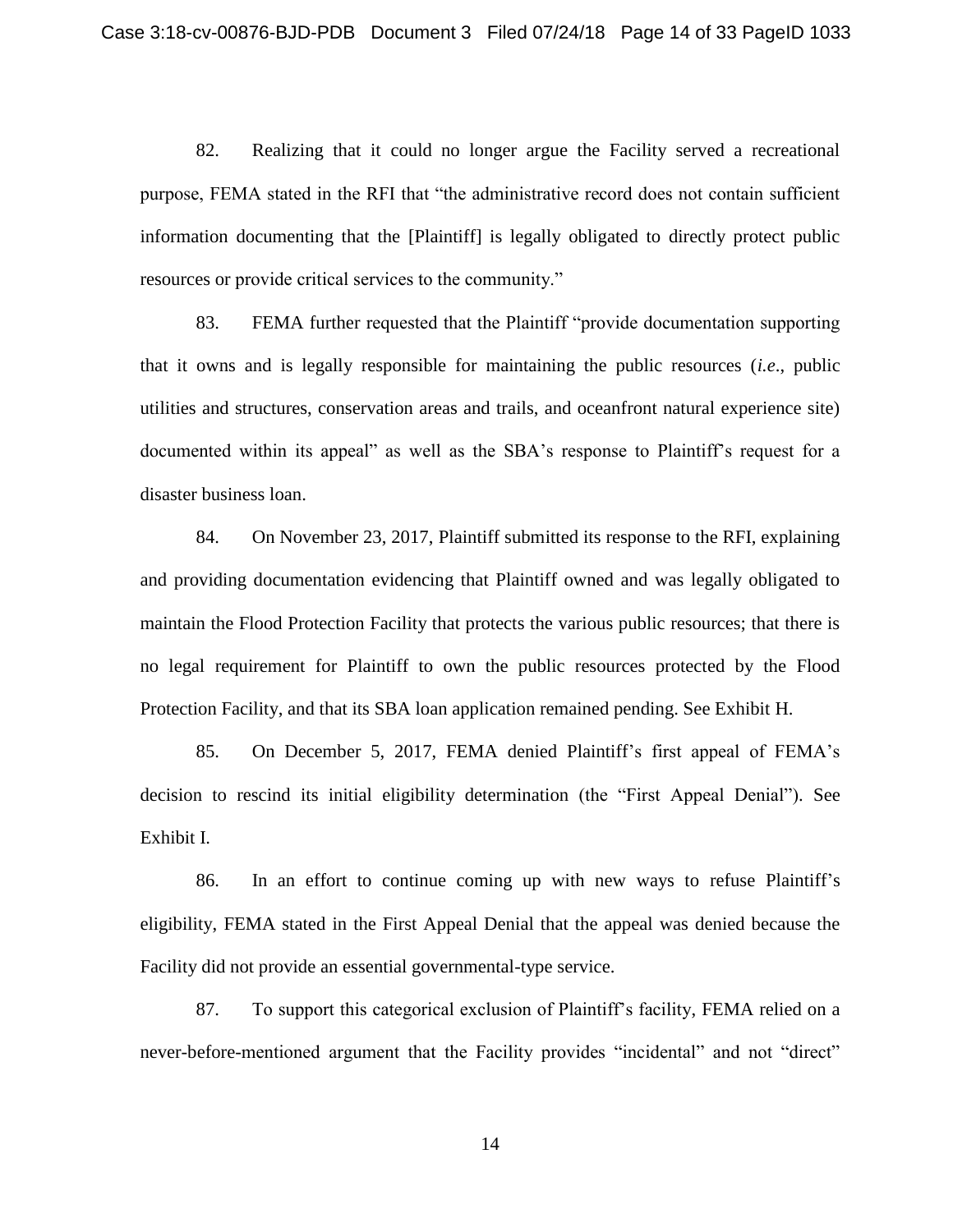benefits to the public, a requirement which has no basis in the Stafford Act or relevant legally promulgated regulations.

88. On January 31, 2018, Plaintiff submitted its second appeal. See Exhibit J.

89. The Second Appeal Letter explained that there is no legal basis to support an argument that an eligible facility providing essential health and safety services of a governmental nature provide "direct" services, and that even there was such a requirement, the Facility provides permanent flood protection, an essential health and safety service of a governmental nature which cannot possibly be considered "incidental" or "indirect" under any rational analysis.

90. On March 19, 2018, Plaintiff's counsel submitted a letter to FEMA requesting a meeting concerning the second appeal. See Exhibit K.

91. On April 2, 2018, FEMA denied Plaintiff's request for a meeting. See Exhibit L.

92. On May 15, 2018, FEMA denied Plaintiff's second appeal (the "Second Appeal Denial"). See Exhibit M.

93. FEMA's Second Appeal Denial expressed an entirely new basis for denial, revealed to Plaintiff for the first time, that Plaintiff's Facility must be a utility or emergency facility to be eligible.

## **III. FEMA Had No Rational Basis to Rescind and Refuse to Reinstate its Initial Confirmation of Plaintiff's Eligibility.**

94. In the analysis accompanying the Second Appeal Denial, FEMA claimed three (3) reasons for denying Plaintiff's eligibility: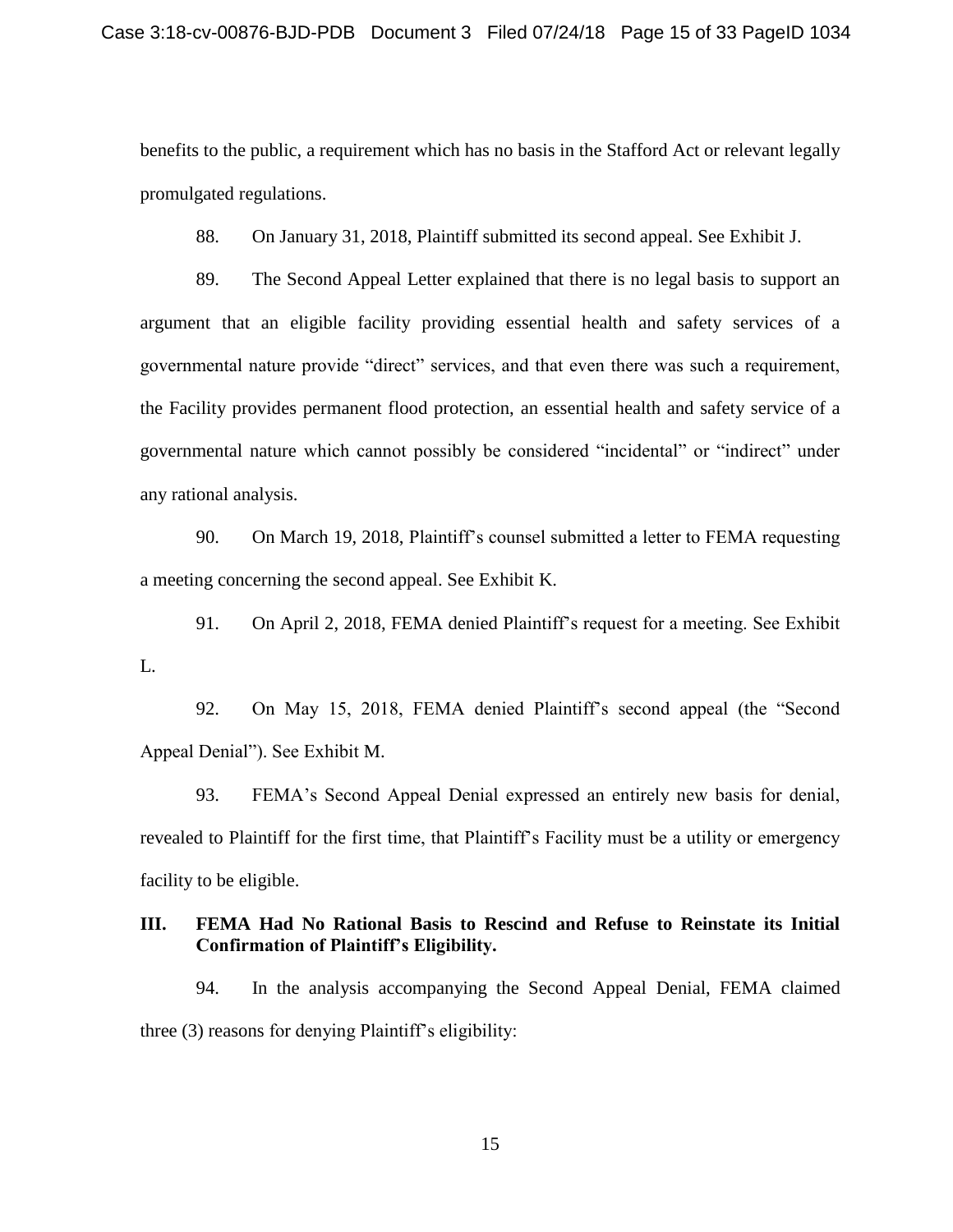- a. "FEMA policy specifically excludes property owner associations, except those with utilities or emergency facilities, from being considered an eligible PNP."
- b. "[T]he [Plaintiff] has not presented any evidence to show the substantial effect it has on Flagler County and other counties, other than assertions that if the dunes failed, it would be catastrophic."
- c. "A tenuous relationship between a facility and other emergency or critical facilities is not enough to find that facility eligible."
- 95. None of these statements are rationally supported by the law or the facts.

96. There is no published FEMA policy that eliminates eligibility for homeowners' associations that do not own or operate utilities or emergency facilities. Such a position would be contrary to FEMA's published policy, which expressly provides an example of an *eligible* PNP facility owned by a homeowners' association that is *not* a utility or emergency facility (*i.e.*, a community center primarily used for social and educational activities).

97. FEMA's suggestion that "a tenuous relationship between a facility and other emergency or critical facilities is not enough to find that facility eligible" relies on (1) FEMA's irrational argument that flood protection is not a "direct" benefit, and (2) its wholly unsupported position that eligible health and safety services of a governmental nature must provide "direct" benefits.

98. By suggesting that flood control is not a direct benefit, FEMA ignores its own publications recognizing the federal government's commitment to "protecting people and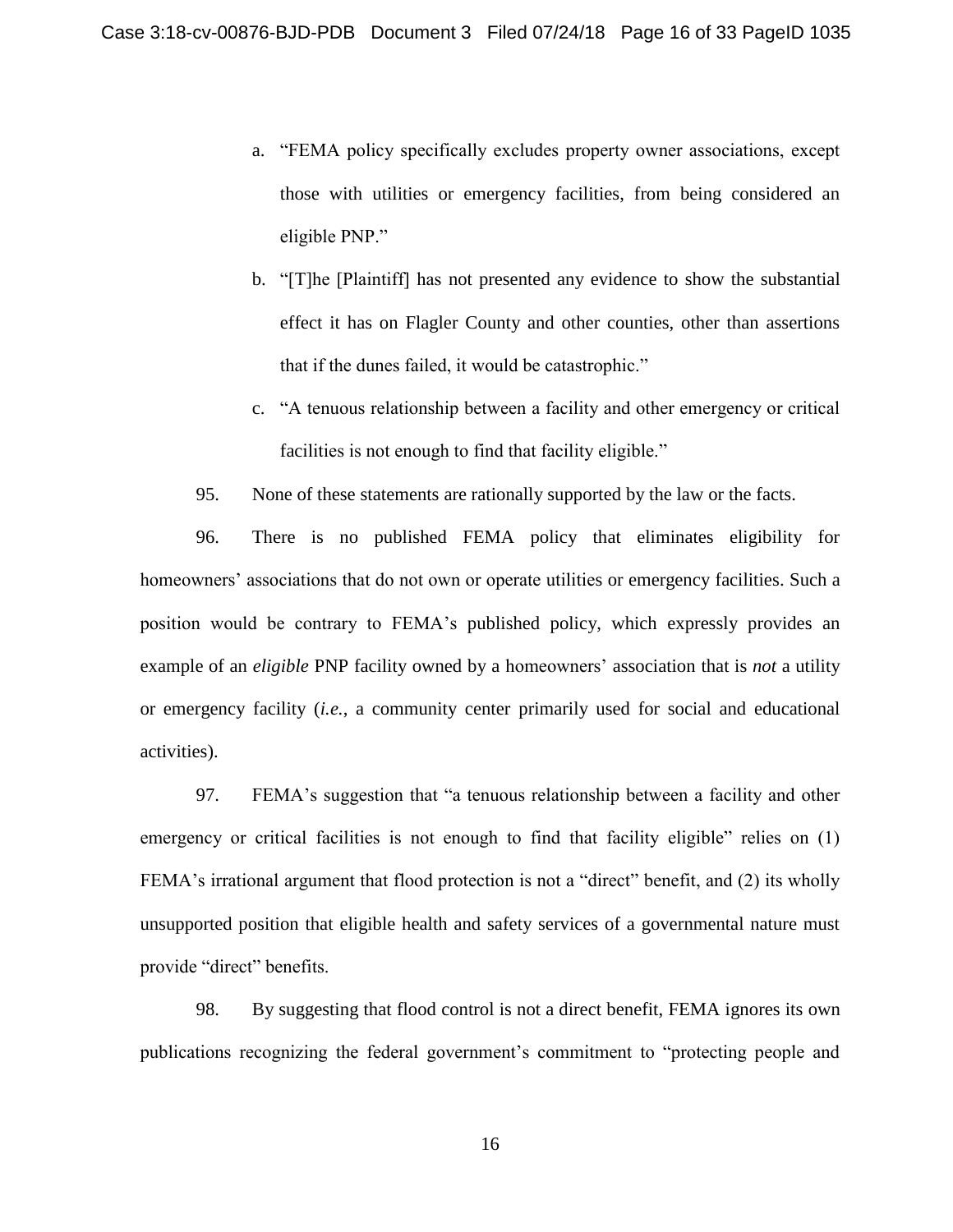property" from flooding; that flood control is "a national priority"; and that flood protection is a "vital benefit."

99. Plaintiff presented FEMA with substantial evidence as to the effect the Facility has on Flagler County and the public. As explained in the record that was before FEMA, in accordance with the DRI, Plaintiff is legally required to ensure that the Facility performs, and the Facility does in fact perform, essential services of a governmental nature that reduce immediate threats to life, property, and public health and safety. These services include:

- a. Protecting a variety of public utility services and structures, including approximately 134 electrical transformers, several water treatment plants, several pump stations, and other facilities and structures relevant to providers of water, sewer services, and electricity, as required by the DRI.
- b. Protecting several conservation areas, wetlands and public trail systems.
- c. Protecting drainage basins, dry detention areas, exfiltration trenches, and maintaining the banks of approximately 182 acres of created lakes that serve as the storm water management system for approximately 2,200 acres of private and public land in Flagler County.
- d. Protecting the inland lake irrigation system from ocean water infiltration.
- e. Protecting a five (5) acre oceanfront natural experience site, required to be constructed and preserved pursuant to the DRI.
- f. Protecting 1220 residences from flooding, almost all of which are required to carry flood insurance from FEMA's National Flood Insurance Program.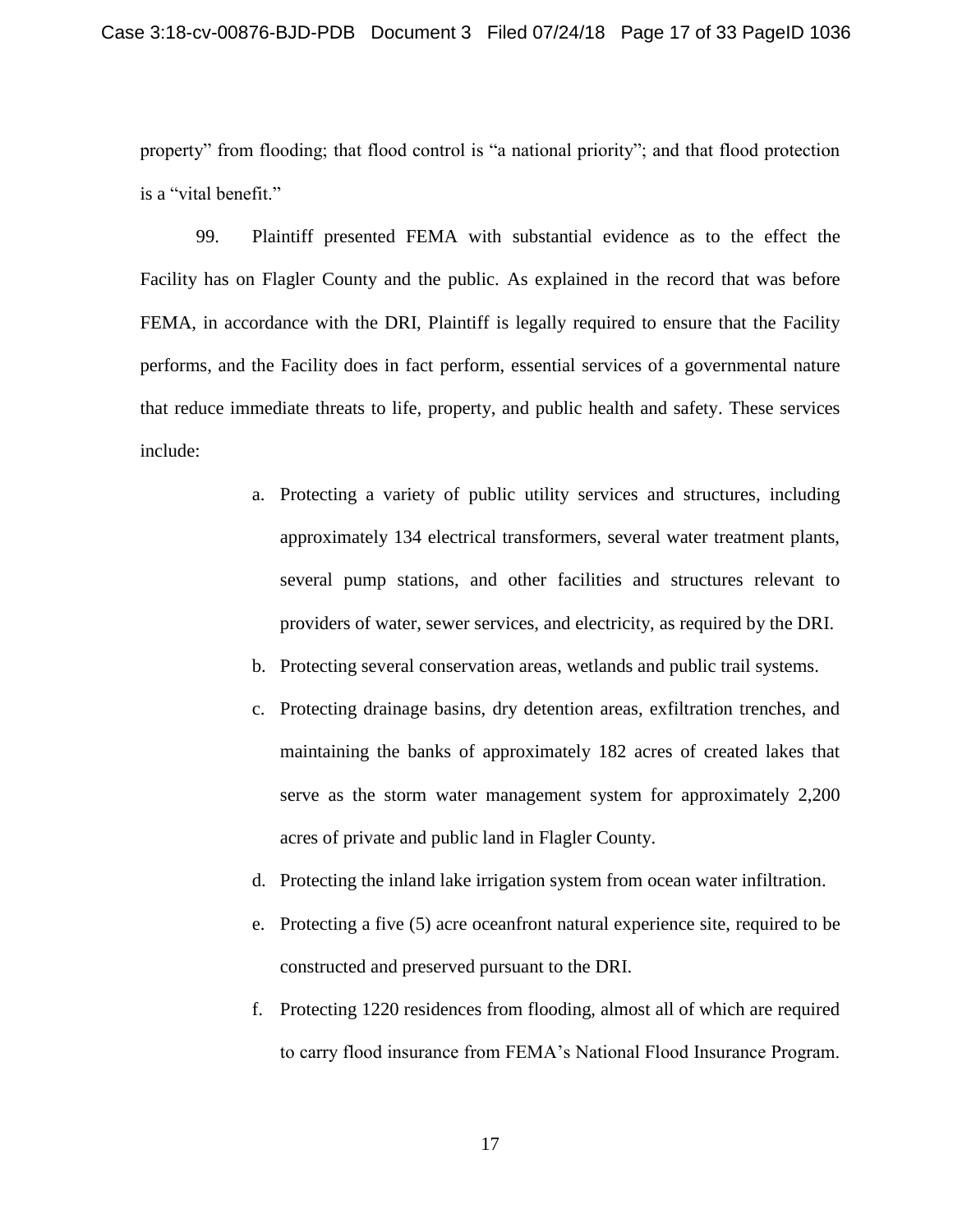Pursuant to FEMA'S Publication No. P-1037 "Reducing Flood Risk to Residential Buildings that Cannot Be Elevated," dated September 2015, FEMA recommends the installation of barriers, such as floodwalls and levees, in order to protect residences from flooding. The 2.34 miles of Flood Protection Facility owned and maintained by Plaintiff are just such a barrier, as recognized on FEMA Floodplain maps of the areas.

g. Protecting other upland communities, the Intracoastal Waterway to the Barrier Island upon which Hammock Dunes sits, and State Road A1A (an emergency evacuation route) from flooding. At the south end of the Facility, the dunes are the only barrier between the ocean and State Road A1A. During Hurricane Matthew, the dunes were breached all the way to A1A in many places. Without such a barrier, it is likely that a portion of State Road A1A would fail in the event of a disaster event, similar to what happened in areas not protected by the Facility.

100. If the Plaintiff did not maintain and repair the Flood Protection Facility, hundreds of homes would be flooded, utility systems would be damaged, electrical transformers would be destroyed, public streets and emergency access routes would be flooded, and the only bridge to the barrier island would be compromised.

101. During Hurricane Matthew, the Facility protected the public, utilities, and other structures from flooding. By comparison, it was reported that over 600 homes were flooded to the north of Hammock Dunes, where no Flood Protection Facility existed.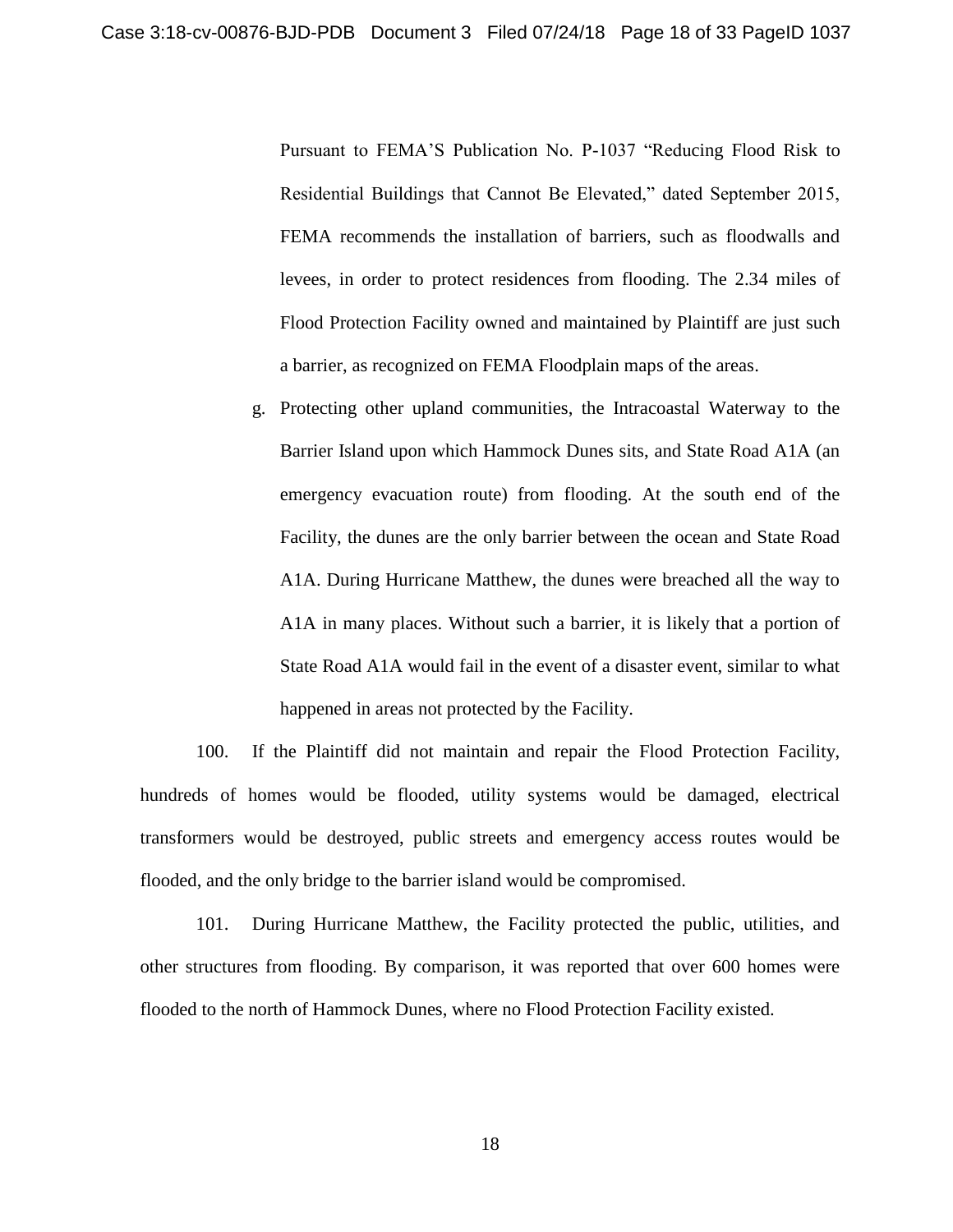102. More recently, Plaintiff's maintenance and installation of plantings on the Facility protected the public from further washout and flooding. By comparison, just south of the community, in Flagler Beach, it was reported that the dunes had been rebuilt without plantings, and the area suffered a washout from a nor'easter.

103. Flagler County considers the Facility to be a vital part of its coordinated flood control system. The Facility accounts for thirteen percent (13%) (in terms of mileage) of the County's flood control system, and is the most critical portion of the system with respect to preventing flooding to an emergency evacuation route.

104. Flood control is an essential health and safety service of a governmental nature.

105. In addition to providing essential governmental services and reducing immediate threats to life, property, public health and safety, the Facility is also open to the general public.

106. Additionally, there are two public access points immediately adjacent to the Facility, to the north and to the south (the "Parks").

107. The Parks were created as part of the DRI for public access to the public beach system.

108. The Parks were donated and funded by the DRI and maintained and improved for public use by both the County and Plaintiff.

109. FEMA ignored the above facts, which clearly demonstrate that Plaintiff's Facility provides essential health and safety services of a governmental nature, and irrationally refused to reinstate its initial confirmation of Plaintiff's eligibility.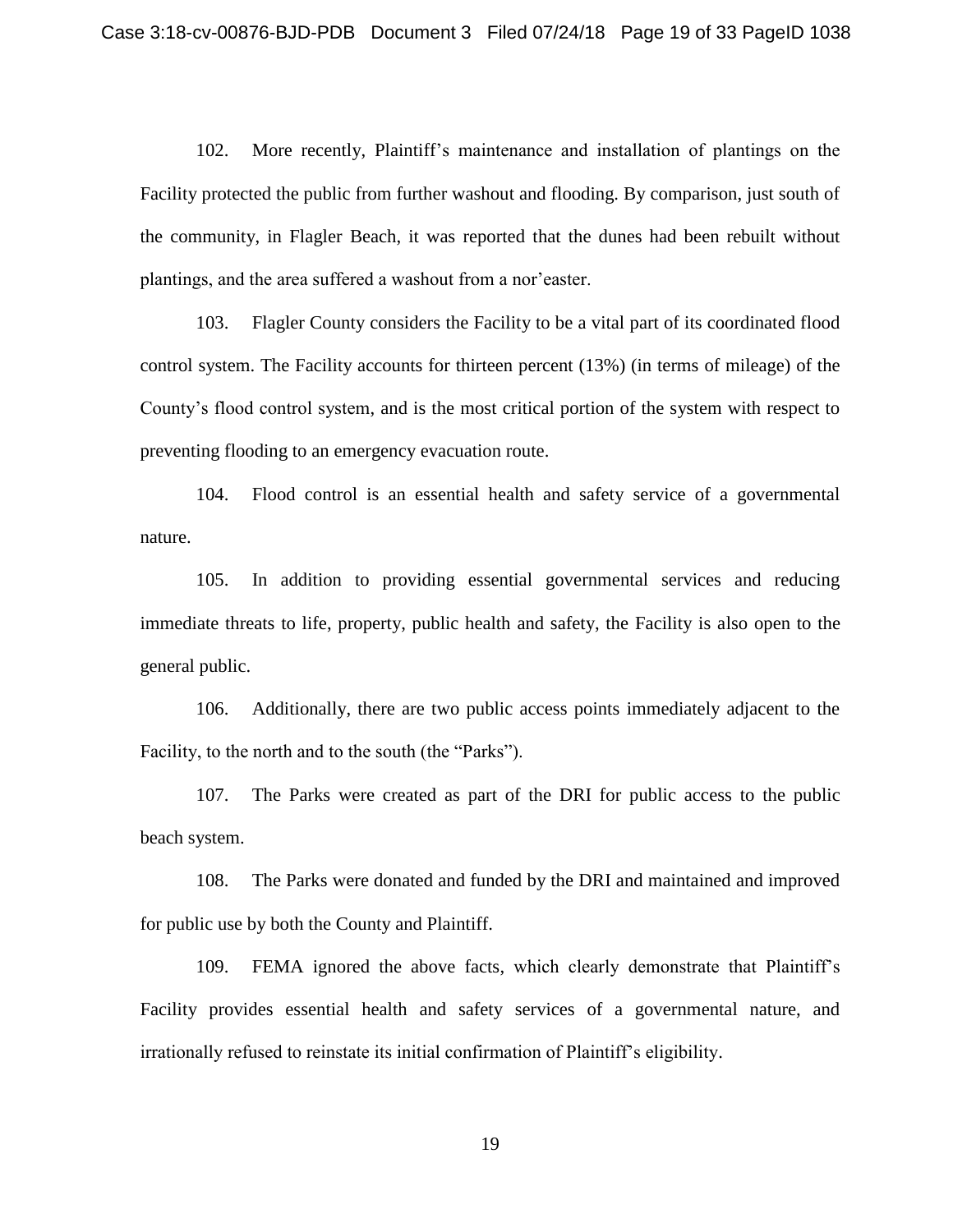### **IV. FEMA Granted Requests From Other Similarly Situated Entities.**

110. Despite rescinding its confirmation of Plaintiff's eligibility to apply for PA funding, FEMA has confirmed the eligibility of other similarly situated entities (other PNPs that satisfy the regulatory requirements of owning facilities that provide essential health and safety services of a governmental nature).

111. For example, following Hurricane Sandy, FEMA determined that the Ocean Grove Camp Meeting Association owned a facility that provided health and safety services of a governmental nature and was therefore eligible to apply for funding under the PA Program.

112. For example, following Hurricane Katrina, FEMA determined that the Hancock County Amateur Radio Association owned a facility that provided health and safety services of a governmental nature and was therefore eligible to apply for funding under the PA Program.

#### **COUNT I**

## **VIOLATION OF NON-DISCRETIONARY DUTIES (CARRYING OUT FUNCTIONS IN AN EQUITABLE AND IMPARTIAL MANNER)**

113. Plaintiff repeats, re-alleges, and incorporates by reference paragraphs 1 through 112 as stated herein.

114. 42 U.S.C. § 5151(a) of the Stafford Act provides: "The President shall issue, and may alter and amend, such regulations as may be necessary for the guidance of personnel carrying out Federal assistance functions at the site of a major disaster or emergency. Such regulations shall include provisions for insuring that the distribution of supplies, the processing of applications, and other relief and assistance activities shall be accomplished *in*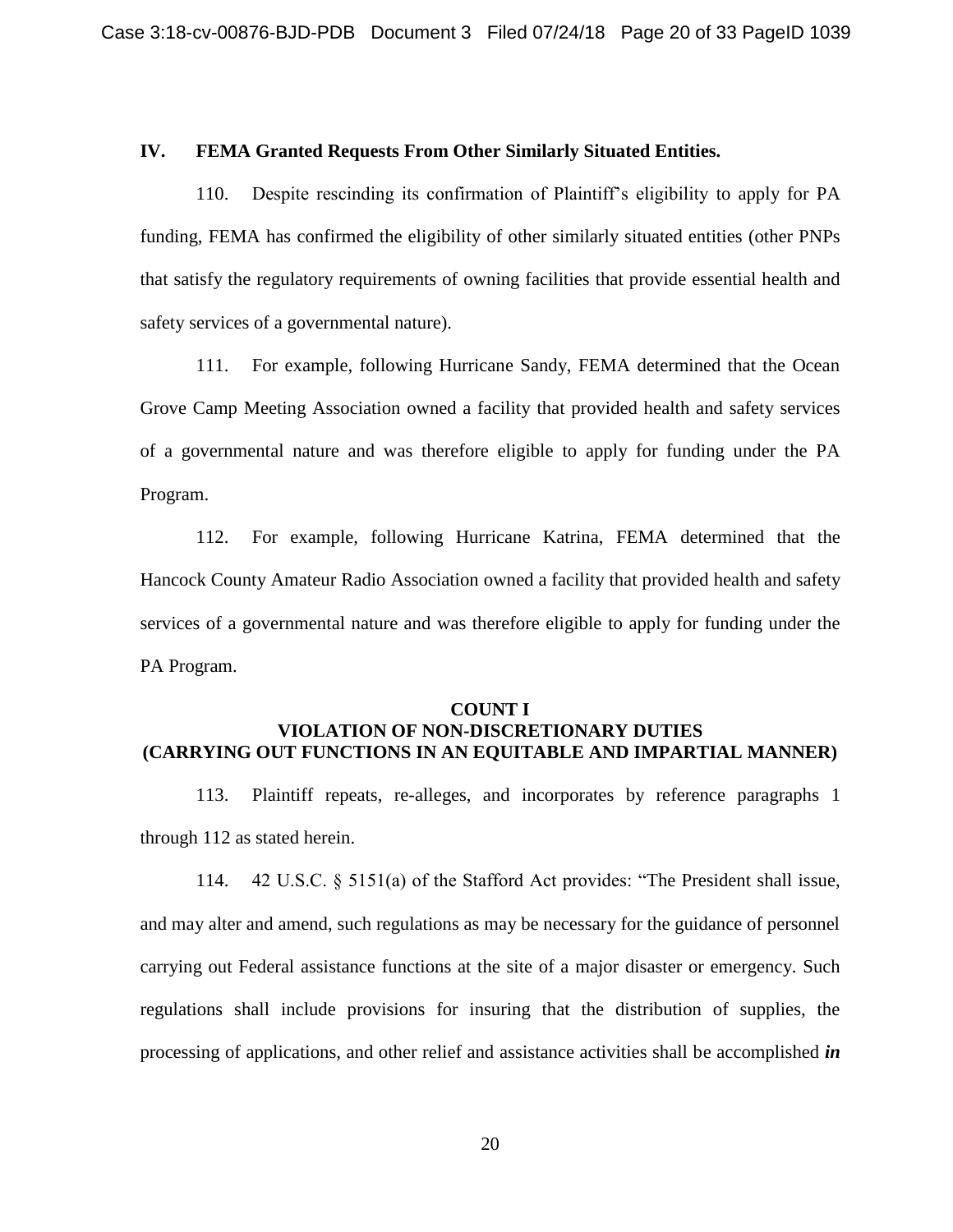*an equitable and impartial manner*, without discrimination on the grounds of race, color, religion, nationality, sex, age, disability, English proficiency, or economic status." (Emphasis added.)

115. 44 C.F.R. § 206.11(b) largely mirrors the language of 42 U.S.C. § 5151(a), providing: "All personnel carrying out Federal major disaster or emergency assistance functions, including the distribution of supplies, the processing of applications, and other relief and assistance activities, shall perform their work *in an equitable and impartial manner*, without discrimination on the grounds of race, color, religion, nationality, sex, age, or economic status." (Emphasis added.)

116. As demonstrated above and in the record, FEMA and its relevant personnel have failed to carry out their functions in an equitable and impartial manner as required by 42 U.S.C.  $\S$  5151(a) and 44 C.F.R.  $\S$  206.11(b). This duty is non-discretionary.

117. Instead, FEMA personnel have inequitably refused to confirm the eligibility of Plaintiff based on unwritten policies that find no support in the Stafford Act or relevant regulations.

118. As demonstrated above and in the record, FEMA has refused to confirm Plaintiff's eligibility even though Plaintiff satisfies the necessary PNP criteria and the Facility satisfies the relevant regulatory criteria of providing essential health and safety services of a governmental nature.

119. By refusing to confirm Plaintiff's eligibility, FEMA has violated this nondiscretionary duty.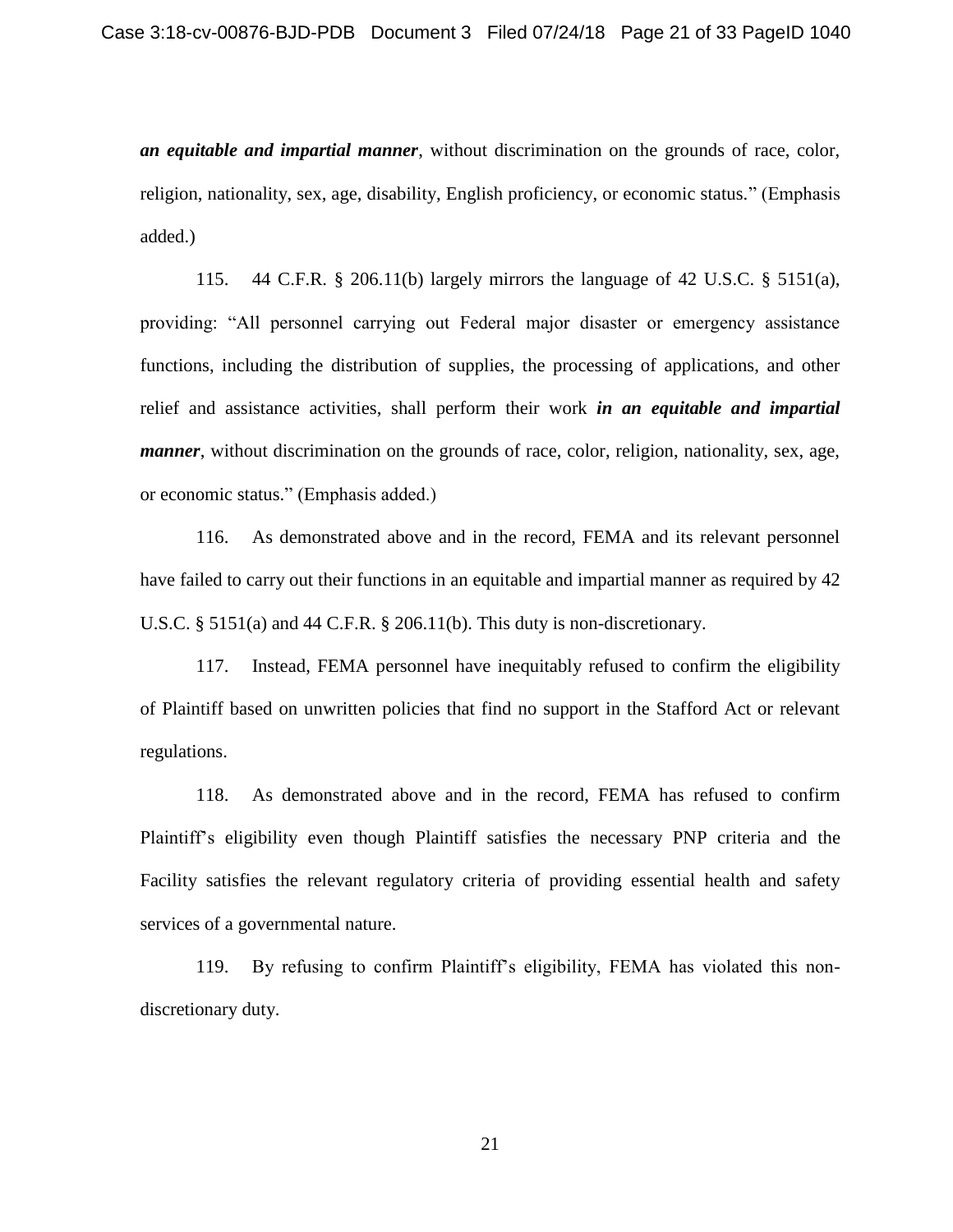### **COUNT II VIOLATION OF NON-DISCRETIONARY DUTIES (ELIGIBILITY OF PLAINTIFF)**

120. Plaintiff repeats, re-alleges, and incorporates by reference paragraphs 1 through 112 as stated herein.

121. 44 C.F.R. § 206.221(e) defines "private nonprofit facility" as "any . . . facility providing essential governmental type services to the general public . . . ." 44 C.F.R. §  $206.222(e)(7)$  also states that "[o]ther essential governmental service facility means . . . facilities which provide health and safety services of a governmental nature. All such facilities must be open to the general public."

122. 44 C.F.R. § 206.222(b) provides that PNPs that "own or operate a private nonprofit facility as defined in 44 C.F.R. § 206.221(e)" (see above definition) "*are eligible* to apply for assistance under the State public assistance grant." (Emphasis added.)

123. The regulatory language of 44 C.F.R. § 206.222(b) is clear and does not afford FEMA any discretion: PNPs that own facilities satisfying the regulatory criteria *are eligible* to apply for assistance under the State public assistance grant.

124. Plaintiff and its Facility satisfy the relevant regulatory criteria, and FEMA had no discretion to determine otherwise.

125. By refusing to confirm Plaintiff's eligibility, FEMA has violated this nondiscretionary duty.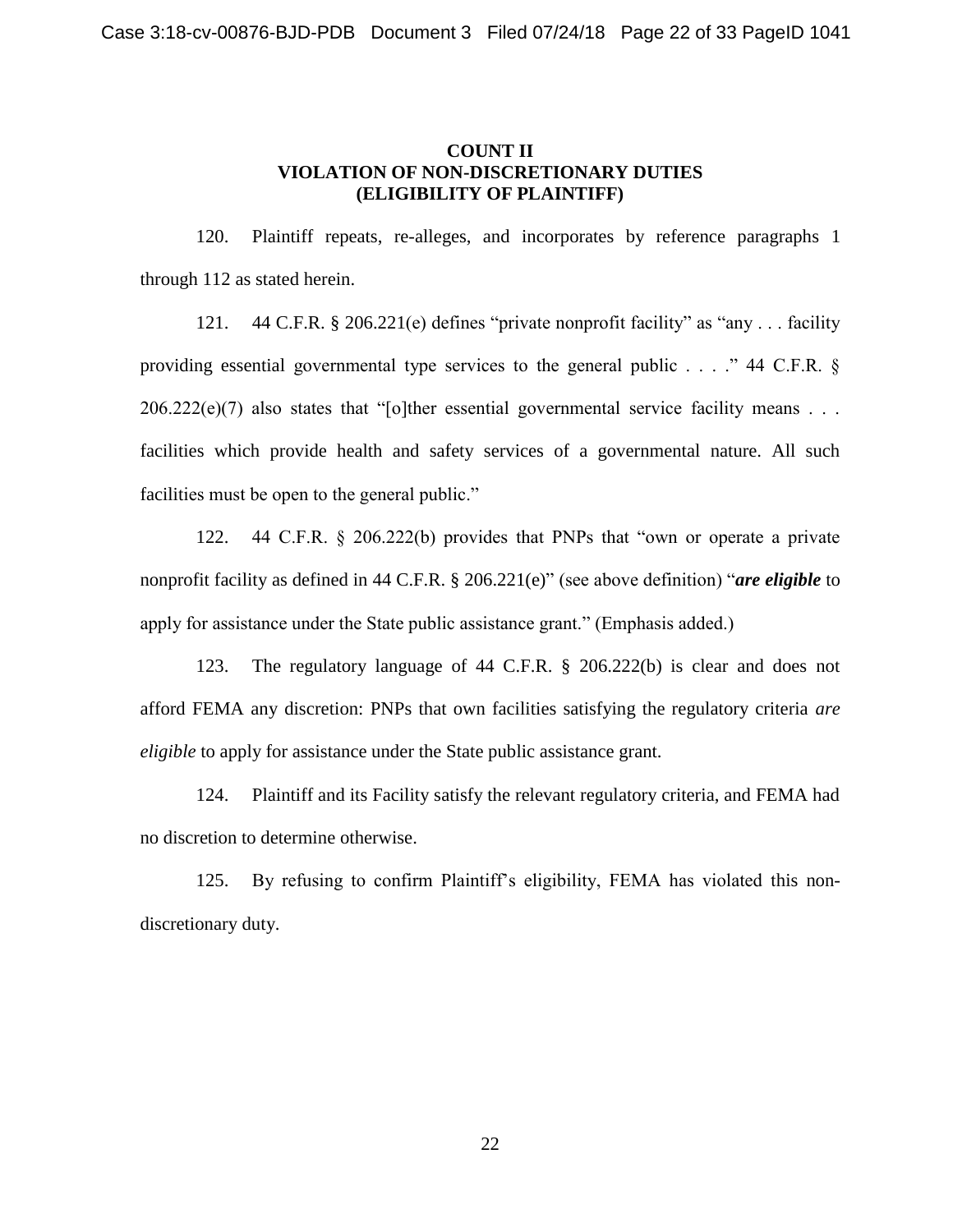### **COUNT III VIOLATION OF NON-DISCRETIONARY DUTIES (PUBLIC NOTICE AND COMMENT FOR POLICIES)**

126. Plaintiff repeats, re-alleges, and incorporates by reference paragraphs 1 through 112 as stated herein.

127. Under the Stafford Act, 42 U.S.C. § 5165c(a)(1), FEMA must "provide notice and opportunity for comment before adopting any new or modified policy that (A) governs implementation of the [PA Program]; and (B) could result in a significant reduction of assistance under the [PA Program]."

128. Under the Stafford Act, 42 U.S.C. § 5165c(a)(2), "[a]ny policy adopted under paragraph (1) shall apply only to a major disaster or emergency declared on or after the date on which the policy is adopted."

129. Therefore, under 42 U.S.C. § 5165c, with respect to applicants seeking relief based on a particular major disaster or emergency, FEMA cannot rely on a policy that was not published for public notice and comment before the declaration of the major disaster or emergency in question.

130. FEMA never followed these necessary and non-discretionary requirements, and Plaintiff was never given any notice or opportunity to comment on any rule or policy that mandates homeowners' associations are no longer eligible to apply for PA funding unless the homeowners' association owns or operates a utility or emergency facility.

131. FEMA never followed these necessary and non-discretionary requirements, and Plaintiff was never given any notice or opportunity to comment on any rule or policy that mandates PNP facilities providing health and safety services of a governmental nature are no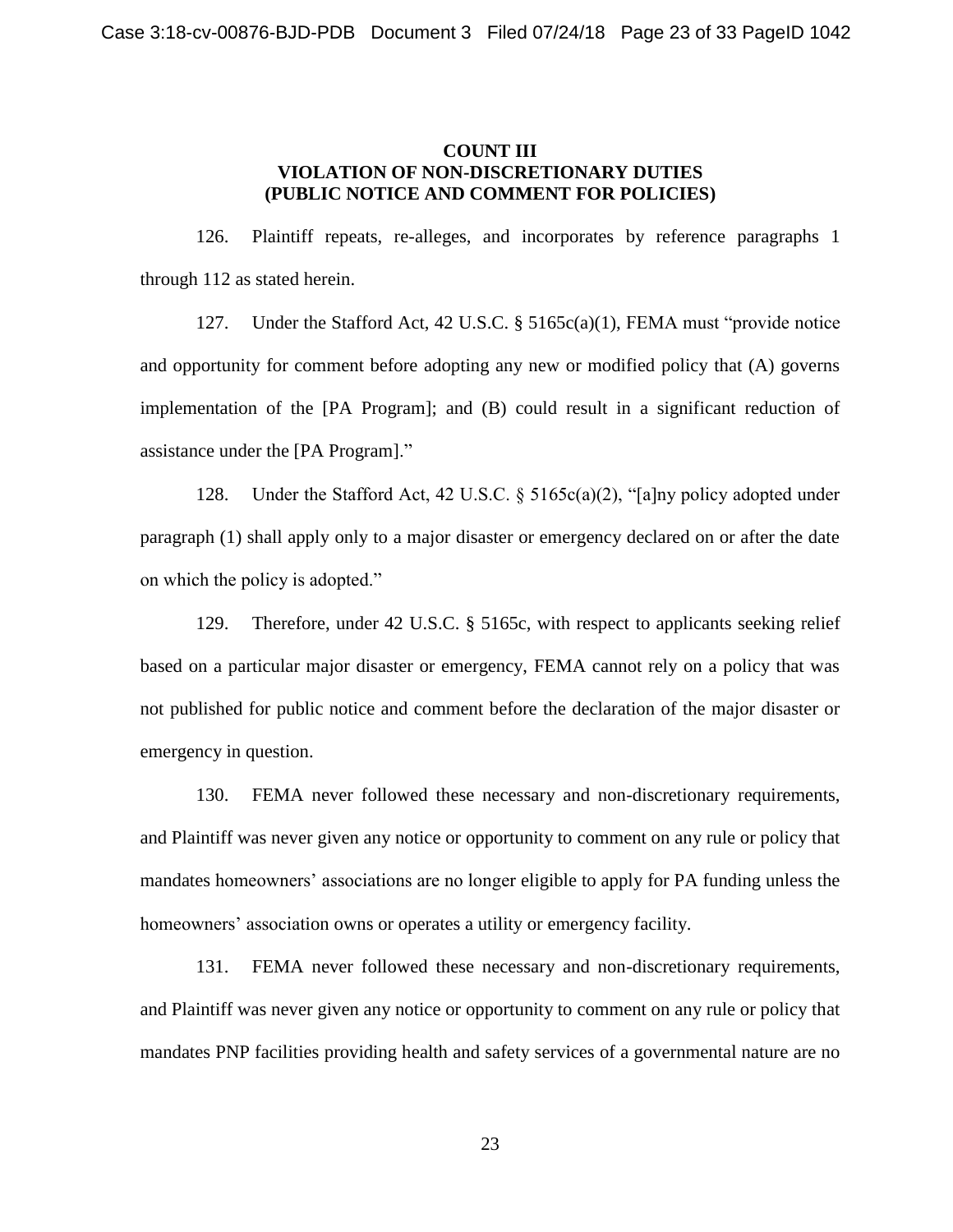longer eligible to apply for PA funding unless the facility provides a "direct" benefit to the public.

132. FEMA never followed these necessary and non-discretionary requirements, and Plaintiff was never given any notice or opportunity to comment on any rule or policy that flood control is not considered a "direct" benefit or a governmental service.

133. FEMA nonetheless followed unwritten rules in refusing to confirm Plaintiff's eligibility to apply for funding under the PA Program, violating its non-discretionary duty to provide public notice and comment of any such rules or policies.

## **COUNT IV SUBSTANTIVE DUE PROCESS VIOLATION (EQUAL PROTECTION)**

134. Plaintiff repeats, re-alleges, and incorporates by reference paragraphs 1 through 112 as stated herein.

135. As demonstrated above, FEMA has intentionally treated Plaintiff differently than other similarly situated, and there is no rational basis for this treatment.

136. FEMA has confirmed the eligibility of other PNPs that are similarly situated to Plaintiff, but has refused to do so for Plaintiff.

137. Plaintiff and its Facility satisfy all the relevant criteria to be eligible to apply for PA funding under the Stafford Act and relevant regulations.

138. FEMA has applied unwritten rules to Plaintiff which it has not applied to or enforced with respect to other similarly situated persons and which are not supported by relevant law or policy.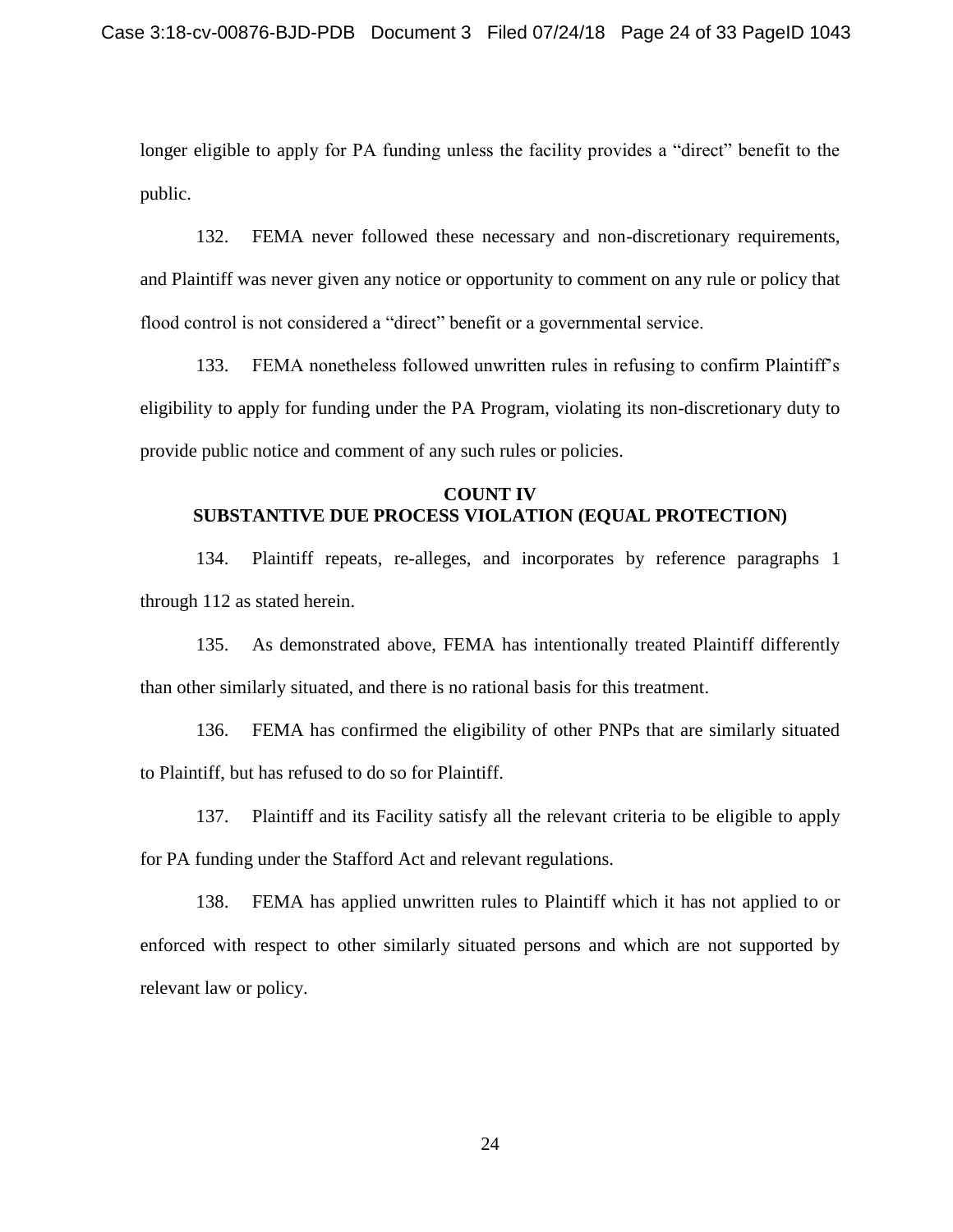139. By rescinding and refusing to confirm Plaintiff's eligibility, FEMA has violated Plaintiff's substantive due process right to equal protection in violation of the Fifth Amendment to the U.S. Constitution.

### **COUNT V PROCEDURAL DUE PROCESS VIOLATION**

140. Plaintiff repeats, re-alleges, and incorporates by reference paragraphs 1 through 112 as stated herein.

141. Plaintiff has a property interest in its eligibility to apply for PA funding.

142. FEMA has denied Plaintiff this property interest based on unwritten rules that are not supported by the Stafford Act or existing regulations.

143. Under the Stafford Act, 42 U.S.C. § 5165c(a)(1), FEMA must "provide notice and opportunity for comment before adopting any new or modified policy that (A) governs implementation of the [PA Program]; and (B) could result in a significant reduction of assistance under the [PA Program]."

144. Under the Stafford Act, 42 U.S.C. § 5165c(a)(2), "[a]ny policy adopted under paragraph (1) shall apply only to a major disaster or emergency declared on or after the date on which the policy is adopted."

145. Therefore, under 42 U.S.C. § 5165c, with respect to applicants seeking relief based on a particular major disaster or emergency, FEMA cannot rely on a policy that was not already published for public notice and comment before the declaration of the major disaster or emergency in question.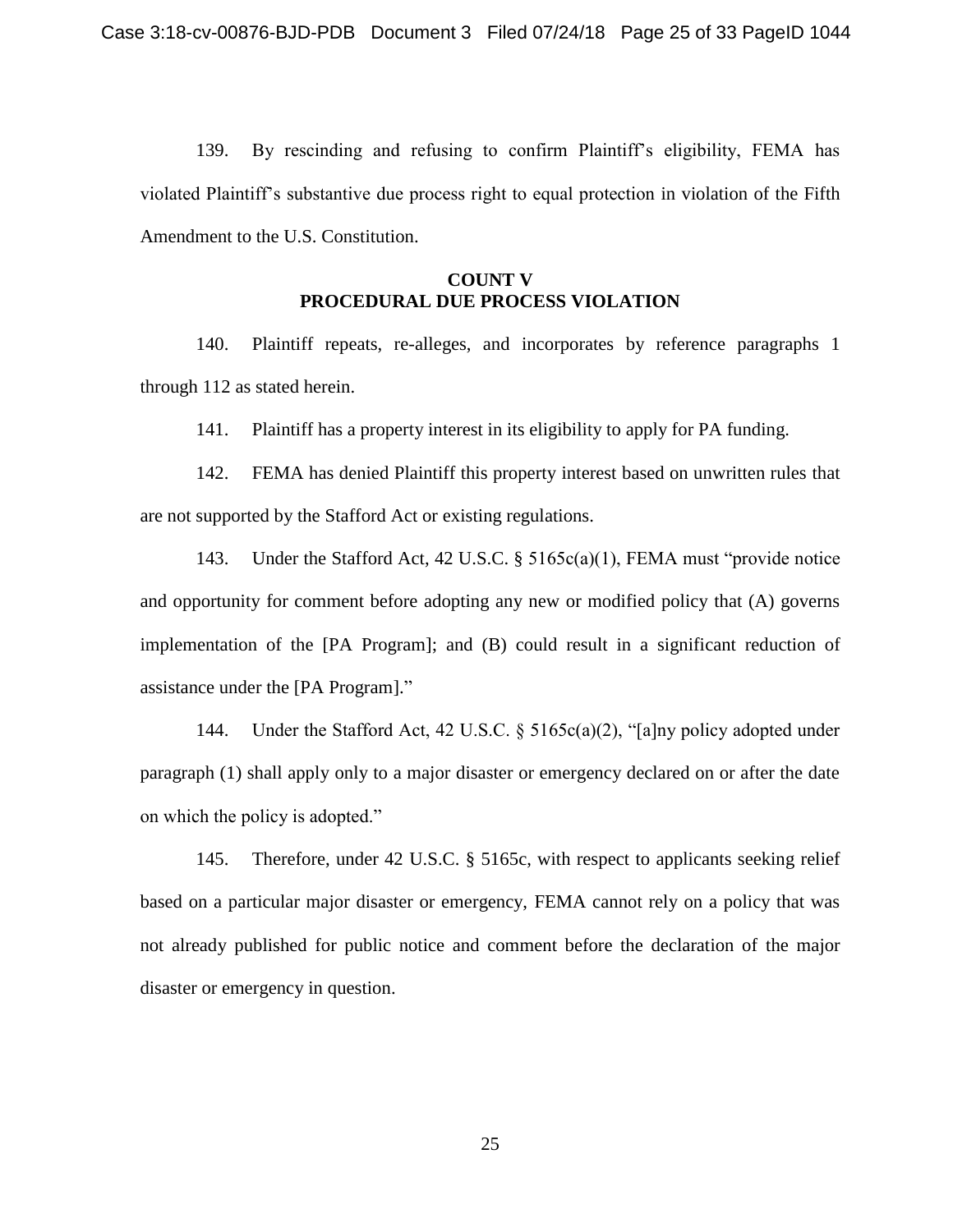146. Additionally, under 5 U.S.C. §§ 552(a)(1)(B)-(E) and 553, federal agencies must publish for public notice and comment all of their substantive and procedural rules, policy statements, and amendments thereto.

147. Under 5 U.S.C. § 552(a)(1), "[e]xcept to the extent that a person has actual and timely notice of the terms thereof, a person may not in any manner be required to resort to, or be adversely affected by, a matter required to be published in the Federal Register and not so published."

148. FEMA never followed these necessary and non-discretionary requirements as set forth in the Stafford Act or Administrative Procedure Act, and Plaintiff was never given any notice or opportunity to comment on any rule or policy that mandates homeowners' associations are no longer eligible to apply for PA funding unless the homeowners' association owns or operates a utility or emergency facility.

149. FEMA never followed these necessary and non-discretionary requirements as set forth in the Stafford Act or Administrative Procedure Act, and Plaintiff was never given any notice or opportunity to comment on any rule or policy that mandates PNP facilities providing health and safety services of a governmental nature are no longer eligible to apply for PA funding unless the facility provides a "direct" benefit to the public.

150. FEMA never followed these necessary and non-discretionary requirements as set forth in the Stafford Act or Administrative Procedure Act, and Plaintiff was never given any notice or opportunity to comment on any rule or policy that flood control is not considered a "direct" benefit or a governmental service.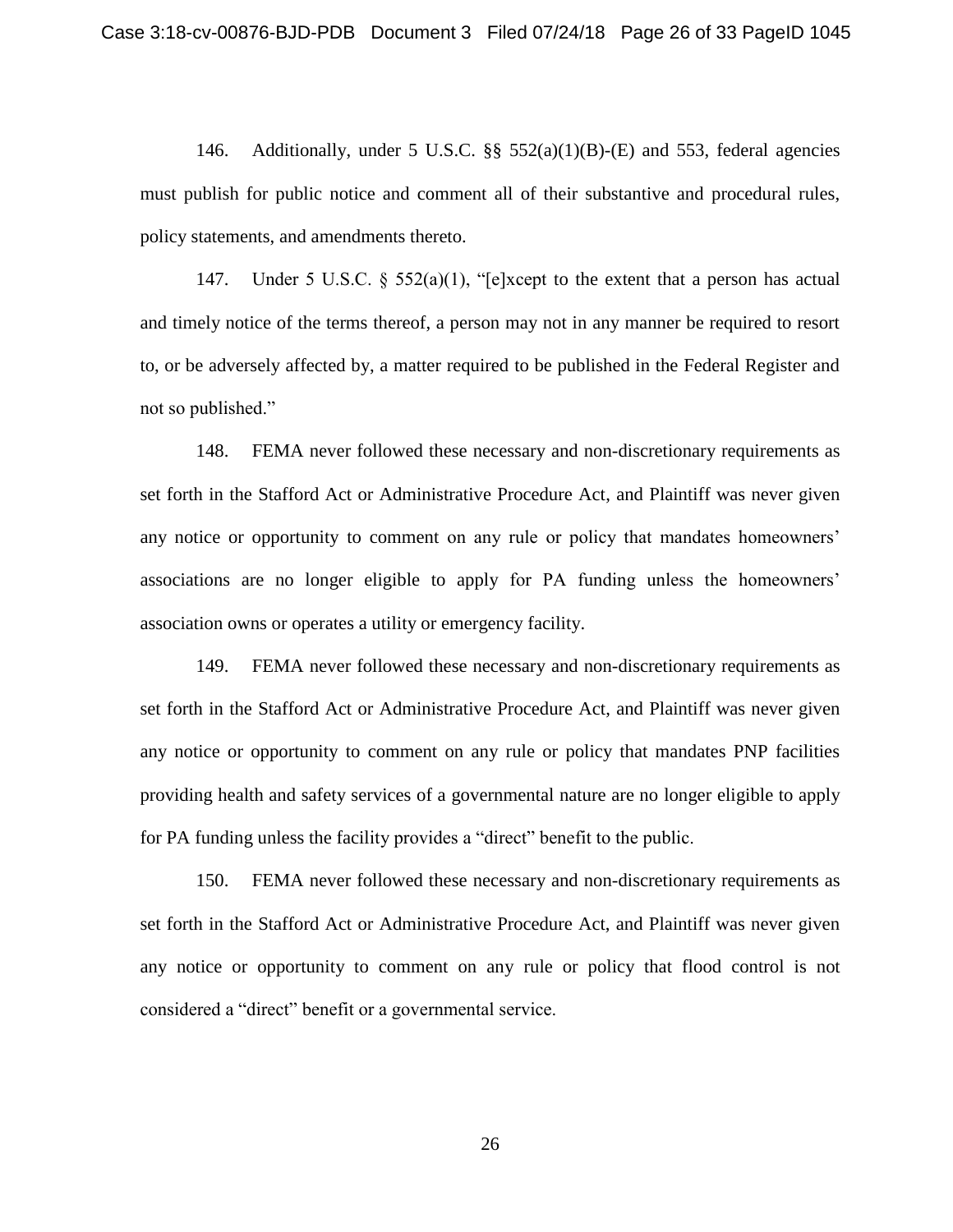151. FEMA nonetheless established its unwritten rules and relied on those rules to refuse to confirm Plaintiff's eligibility to apply for funding under the PA Program.

152. FEMA's failure to follow these necessary procedures stripped Plaintiff of its eligibility to apply for funding under the PA Program in violation of Plaintiff's procedural due process rights and in violation of the Fifth Amendment to the U.S. Constitution.

### **COUNT VI ADMINISTRATIVE PROCEDURES ACT (AGENCY ACTION UNLAWFULLY WITHELD)**

153. Plaintiff repeats, re-alleges, and incorporates by reference paragraphs 1 through 112 as stated herein.

154. Under 5 U.S.C. §706(1), a "reviewing court shall compel agency action unlawfully withheld or unreasonably delayed[.]"

155. Plaintiff and its Facility satisfy the relevant regulatory criteria for eligibility to apply for PA funding under 44 C.F.R. § 206.222(b), and FEMA had no discretion to determine otherwise.

156. FFEMA and its relevant personnel have failed to carry out their functions in an equitable and impartial manner as required by 42 U.S.C. § 5151(a) and 44 C.F.R. § 206.11(b). This duty is non-discretionary.

157. FEMA personnel have inequitably refused to confirm the eligibility of Plaintiff based on unwritten policies that find no support in the Stafford Act or relevant regulations.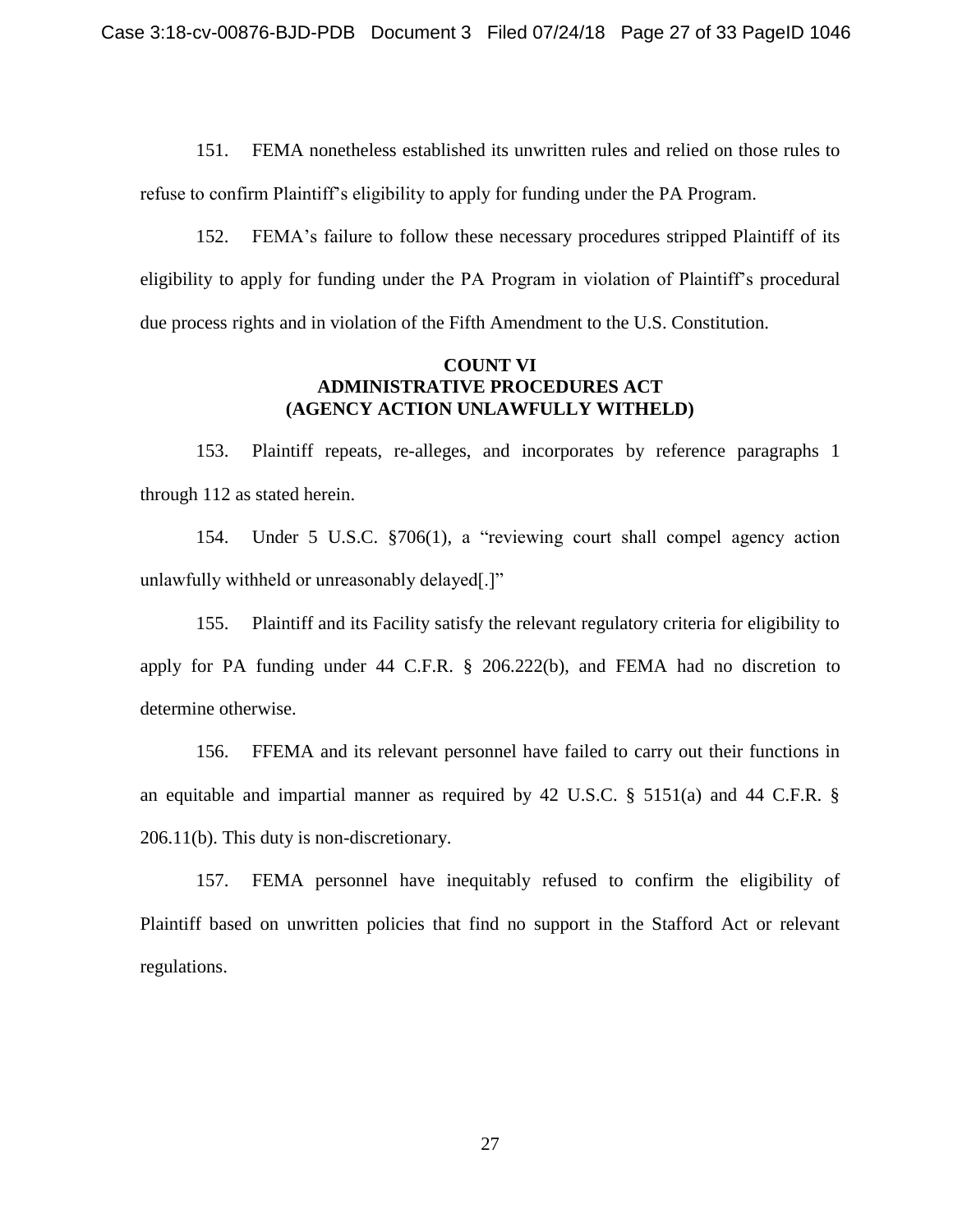158. These unwritten policies were followed despite FEMA's failure to satisfy the necessary public notice and comment procedures required by 42 U.S.C. § 5165c and 5 U.S.C.  $\S$ § 552(a)(1)(B)-(E) and 553.

159. FEMA's refusal to confirm Plaintiff's eligibility to apply for funding under the PA Program constitutes unlawfully withheld agency action.

## **COUNT VII ADMINISTRATIVE PROCEDURES ACT (AGENCY ACTION CONTRARY TO CONSTITUTIONAL RIGHTS)**

160. Plaintiff repeats, re-alleges, and incorporates by reference paragraphs 1 through 112 as stated herein.

161. Under 5 U.S.C. § 706(2)(B), a "reviewing court shall hold unlawful and set aside agency action" that is "contrary to constitutional right, power, privilege, or immunity[.]"

162. As demonstrated above, FEMA has intentionally treated Plaintiff differently than other similarly situated, and there is no rational basis for this treatment.

163. FEMA has confirmed the eligibility of other PNPs that are similarly situated to Plaintiff, but has refused to do so for Plaintiff.

164. Plaintiff and its Facility satisfy all the relevant criteria to be eligible to apply for PA funding under the Stafford Act and relevant regulations.

165. FEMA has applied unwritten rules to Plaintiff which it has not applied to or enforced with respect to other similarly situated persons and which are not supported by relevant law or policy.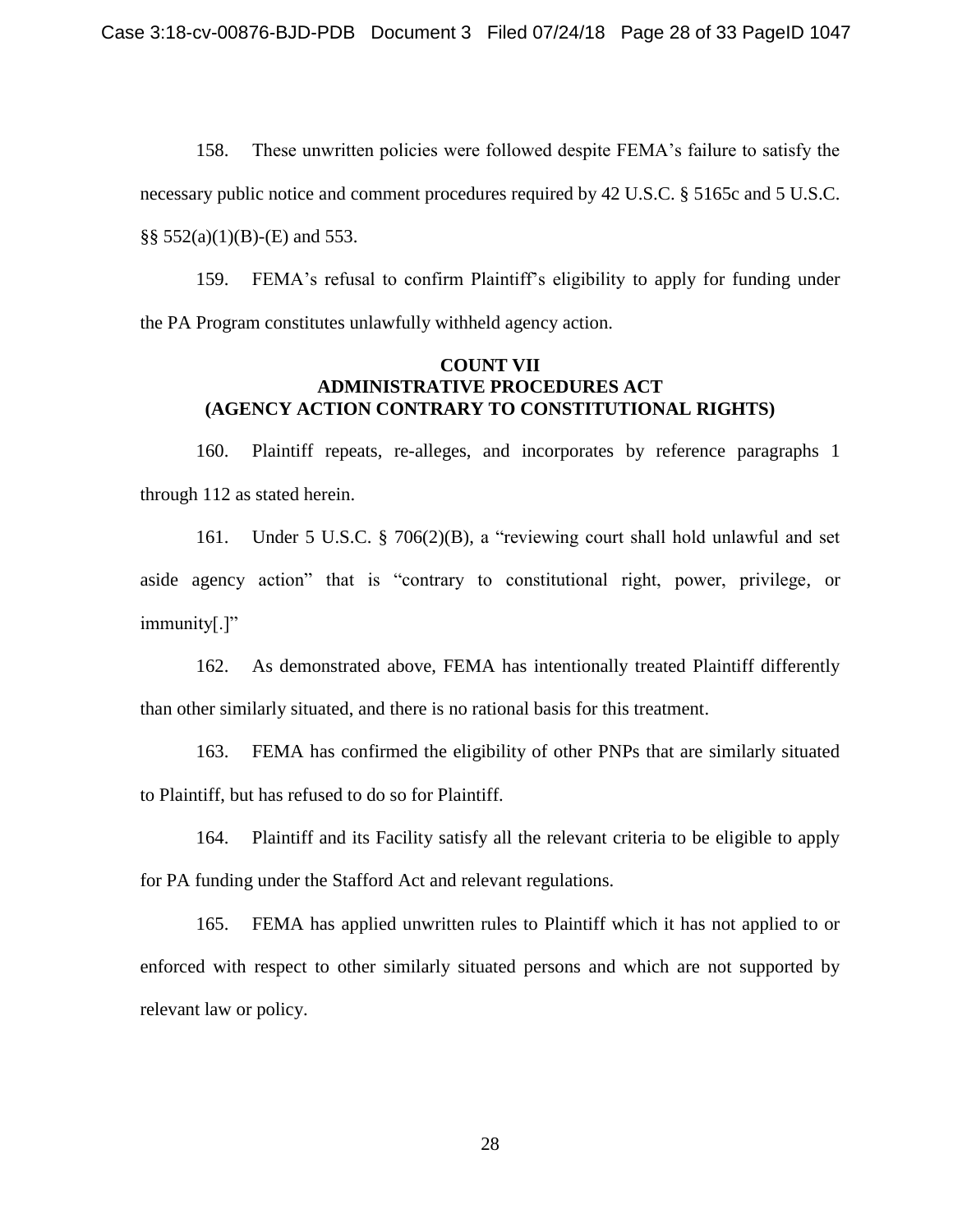166. By rescinding and refusing to confirm Plaintiff's eligibility to apply for funding, FEMA has violated Plaintiff's substantive due process right to equal protection in violation of the Fifth Amendment to the U.S. Constitution.

167. Plaintiff also has a property interest in its eligibility to apply for PA funding.

168. FEMA has denied Plaintiff this property interest based on unwritten rules that are not supported by the Stafford Act or existing regulations, and did so without following the necessary public notice and comment procedures required by 42 U.S.C. § 5165c and 5 U.S.C.  $\S\S 552(a)(1)(B)$ -(E) and 553.

169. FEMA's refusal to confirm Plaintiff's eligibility to apply for funding under the PA Program based on unwritten rules was contrary to Plaintiff's constitutional rights.

## **COUNT VIII ADMINISTRATIVE PROCEDURES ACT (AGENCY ACTION IN EXCESS OF STATUTORY JURISDICTION AND AUTHORITY)**

170. Plaintiff repeats, re-alleges, and incorporates by reference paragraphs 1 through 112 as stated herein.

171. Under 5 U.S.C. § 706(2)(C), a "reviewing court shall hold unlawful and set aside agency action" that is "in excess of statutory jurisdiction, authority, or limitations, or short of statutory right[.]"

172. Plaintiff and its Facility satisfy the relevant regulatory criteria for eligibility to apply for PA funding under 44 C.F.R. § 206.222(b), and FEMA had no discretion to determine otherwise.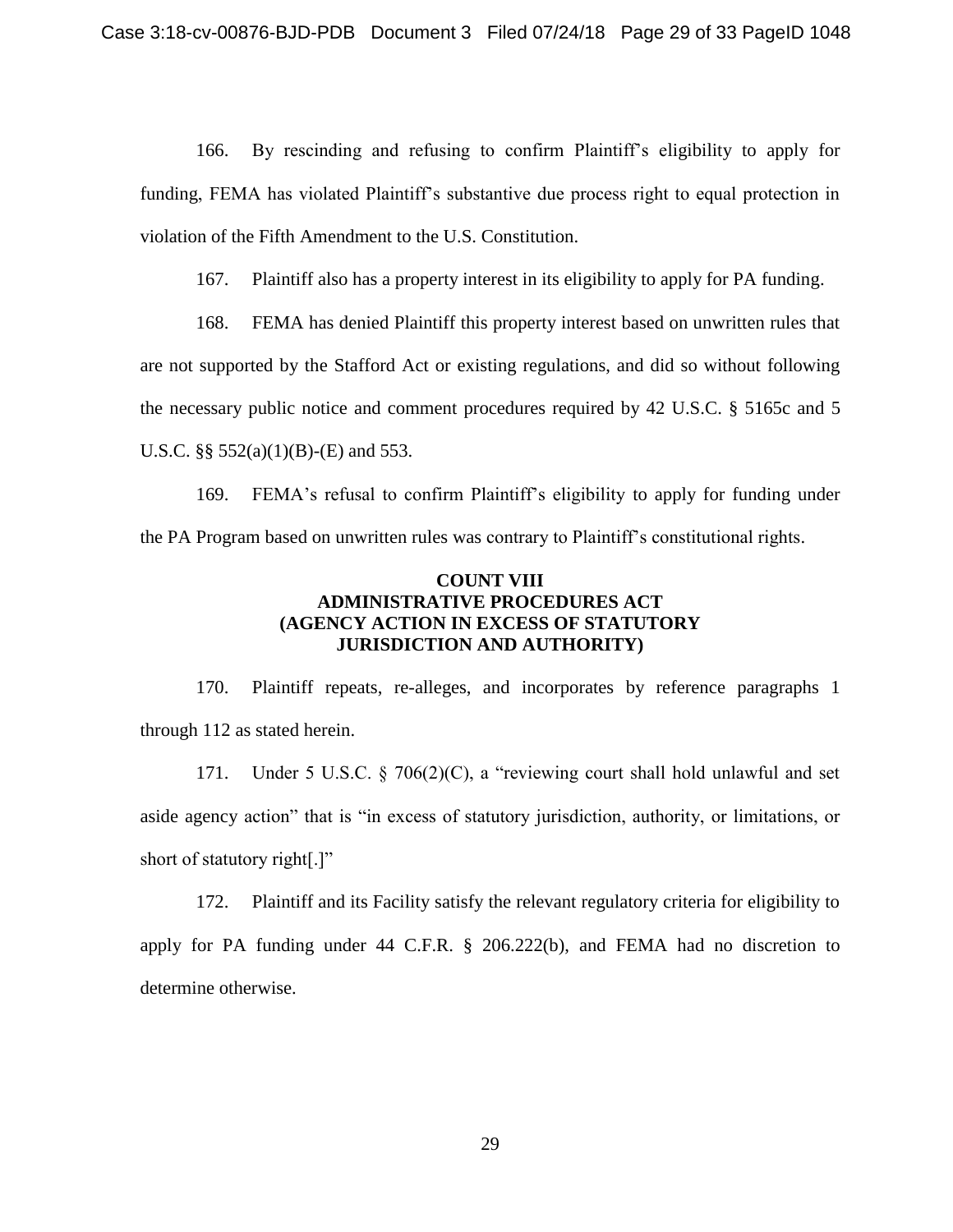173. FFEMA and its relevant personnel have failed to carry out their functions in an equitable and impartial manner as required by 42 U.S.C. § 5151(a) and 44 C.F.R. § 206.11(b). This duty is non-discretionary.

174. FEMA personnel have inequitably refused to confirm the eligibility of Plaintiff based on unwritten policies that find no support in the Stafford Act or relevant regulations, and which were never published for public notice and comment as required by 42 U.S.C. § 5165c and 5 U.S.C. §§ 552(a)(1)(B)-(E) and 553.

175. FEMA's refusal to confirm Plaintiff's eligibility to apply for funding under the PA Program based on unwritten rules was an agency action in excess of FEMA's statutory jurisdiction and authority.

## **COUNT IX ADMINISTRATIVE PROCEDURES ACT (AGENCY ACTION WITHOUT OBSERVANCE OF PROCEDURE REQUIRED BY LAW)**

176. Plaintiff repeats, re-alleges, and incorporates by reference paragraphs 1 through 112 as stated herein.

177. Under 5 U.S.C. § 706(2)(D), a "reviewing court shall hold unlawful and set aside agency action" that is "without observance of procedure required by law[.]"

178. FEMA never followed the necessary and non-discretionary requirements set forth in 42 U.S.C. § 5165c and 5 U.S.C. §§ 552(a)(1)(B)-(E) and 553, and Plaintiff was never given any notice or opportunity to comment on any rule or policy that mandates homeowners' associations are no longer eligible to apply for PA funding unless the homeowners' association owns or operates a utility or emergency facility.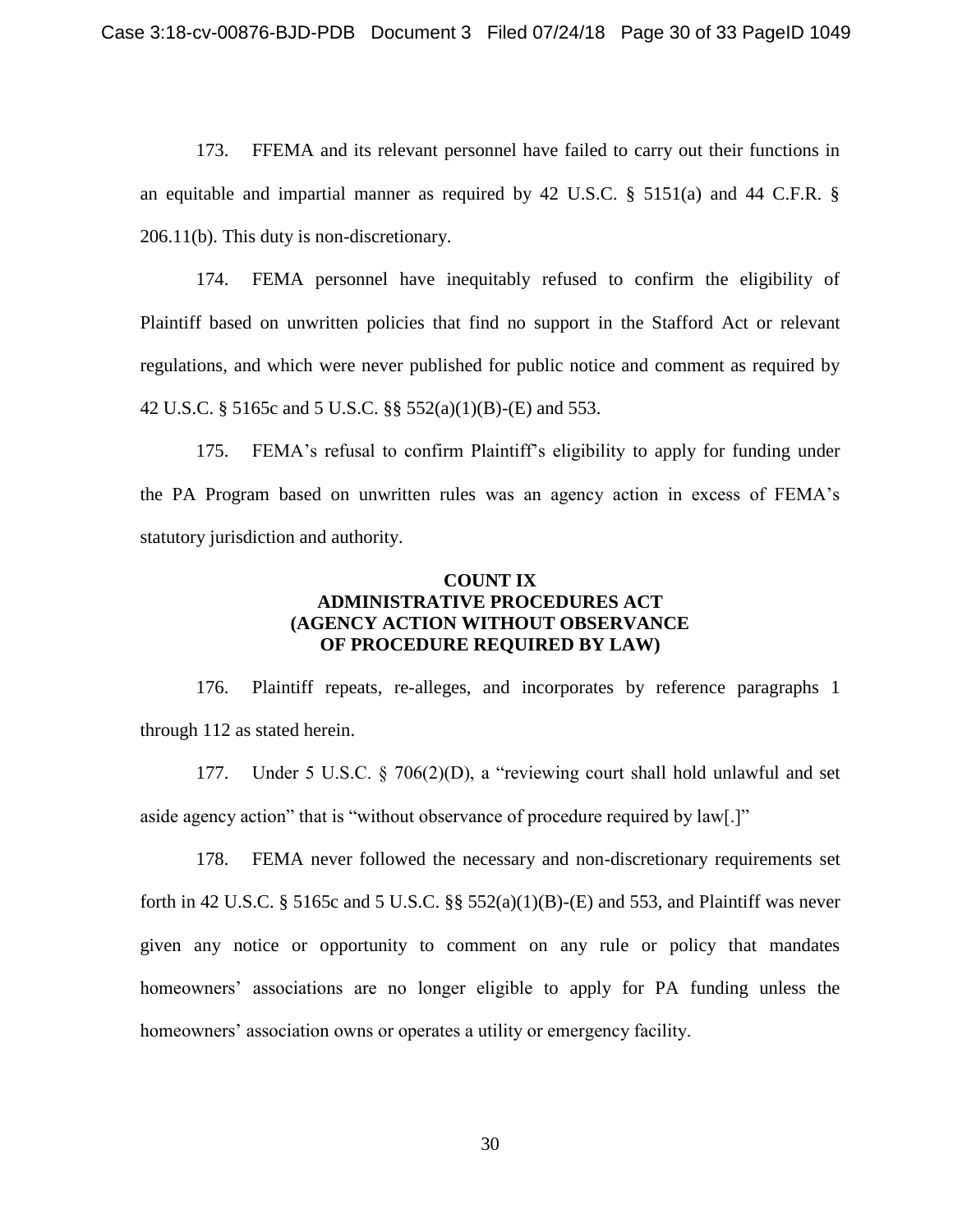179. FEMA never followed the necessary and non-discretionary requirements set forth in 42 U.S.C. § 5165c and 5 U.S.C. §§ 552(a)(1)(B)-(E) and 553, and Plaintiff was never given any notice or opportunity to comment on any rule or policy that mandates PNP facilities providing health and safety services of a governmental nature are no longer eligible to apply for PA funding unless the facility provides a "direct" benefit to the public.

180. FEMA never followed the necessary and non-discretionary requirements set forth in 42 U.S.C. § 5165c and 5 U.S.C. §§ 552(a)(1)(B)-(E) and 553, and Plaintiff was never given any notice or opportunity to comment on any rule or policy that flood control is not considered a "direct" benefit or a governmental service.

181. FEMA nonetheless followed its unwritten rules in refusing to confirm Plaintiff's eligibility to apply for funding under the PA Program, violating its nondiscretionary duty to provide public notice and comment of any such rules or policies.

182. FEMA's failure to follow these necessary procedures stripped Plaintiff of its eligibility to apply for funding under the PA Program and was agency action without observance of procedures required by law.

## **PRAYER FOR INJUNCTIVE AND DECLARATORY RELIEF**

183. As set forth above, FEMA has caused and will cause Plaintiff to suffer irreparable harm and injury, in that it has refused to confirm Plaintiff's eligibility to apply for funding under the PA Program and will in all likelihood continue to refuse to confirm such eligibility in the future, including its eligibility to apply for PA funding to repair damages more recently caused by Hurricane Irma.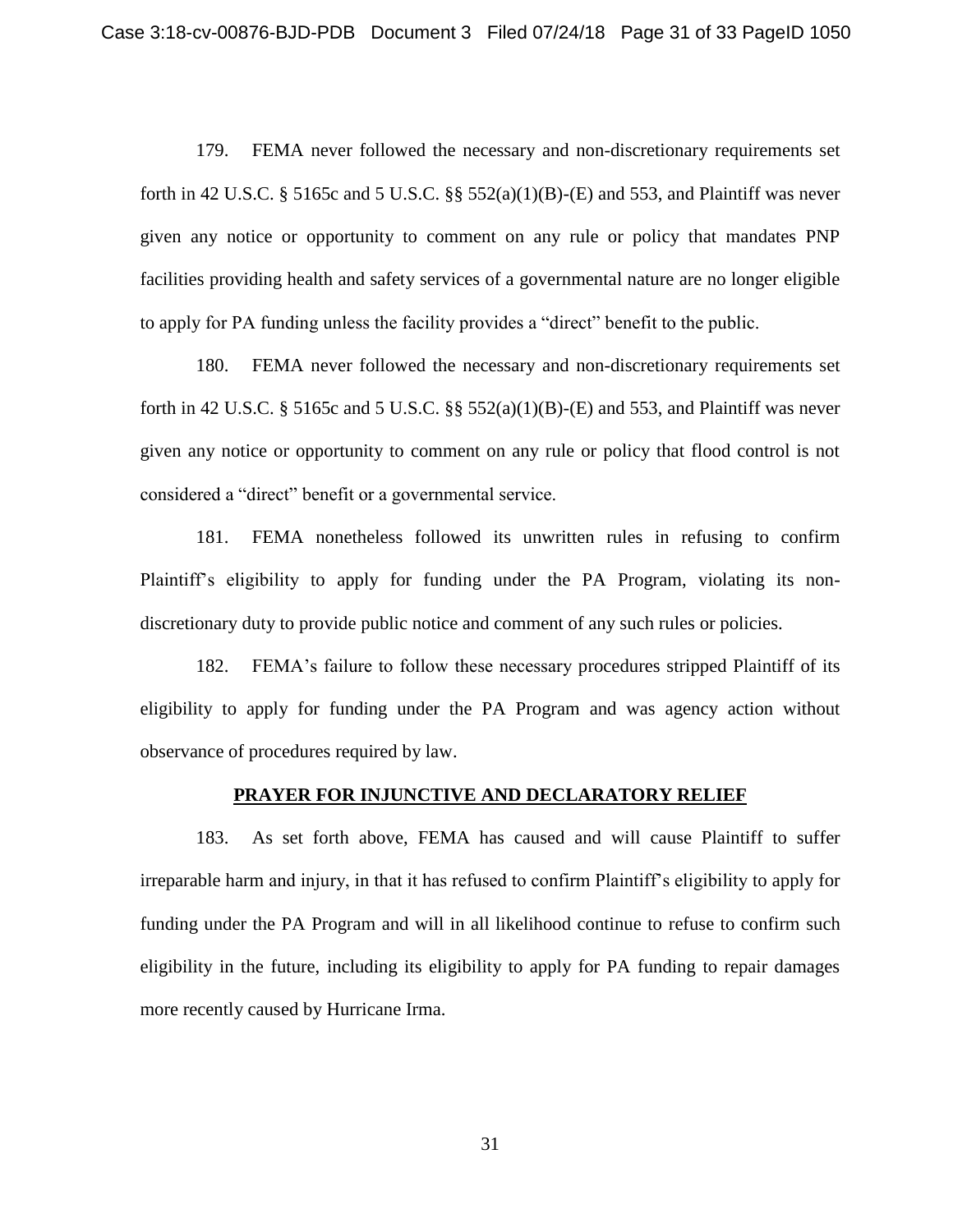184. Plaintiff has no other remedy at law to prevent the continuing wrong and irreparably injury caused by FEMA's acts and omissions.

185. An actual controversy exists between the parties in that Plaintiff contends FEMA has violated the Stafford Act, the federal regulations legally promulgated thereunder, the United States Constitution, and the Administrative Procedure Act and federal regulations legally promulgated thereunder. Unless there is a judicial declaration of Plaintiff's rights, FEMA's unlawful conduct will continue.

186. WHEREFORE, Plaintiff prays for the following relief:

a. A declaratory judgment that FEMA has violated its non-discretionary duties under the Stafford Act and relevant regulations by rescinding and refusing to confirm Plaintiff's eligibility under the PA Program based on unwritten rules;

b. A declaratory judgment that FEMA has violated Plaintiff's substantive due process right to equal protection by intentionally treating Plaintiff differently (*i.e.,*  rescinding and refusing to confirm Plaintiff's eligibility under the PA Program) than other similarly situated entities without any rational basis;

c. A declaratory judgment that FEMA has violated Plaintiff's procedural due process rights by stripping Plaintiff of its eligibility under the PA Program without following the necessary notice and comment procedures set forth in the Stafford Act and Administrative Procedure Act;

d. A declaratory judgment that FEMA has violated the Administrative Procedure Act by unlawfully refusing to confirm Plaintiff's eligibility under the PA Program in reliance on unwritten rules that were never subject to proper public notice and comment;